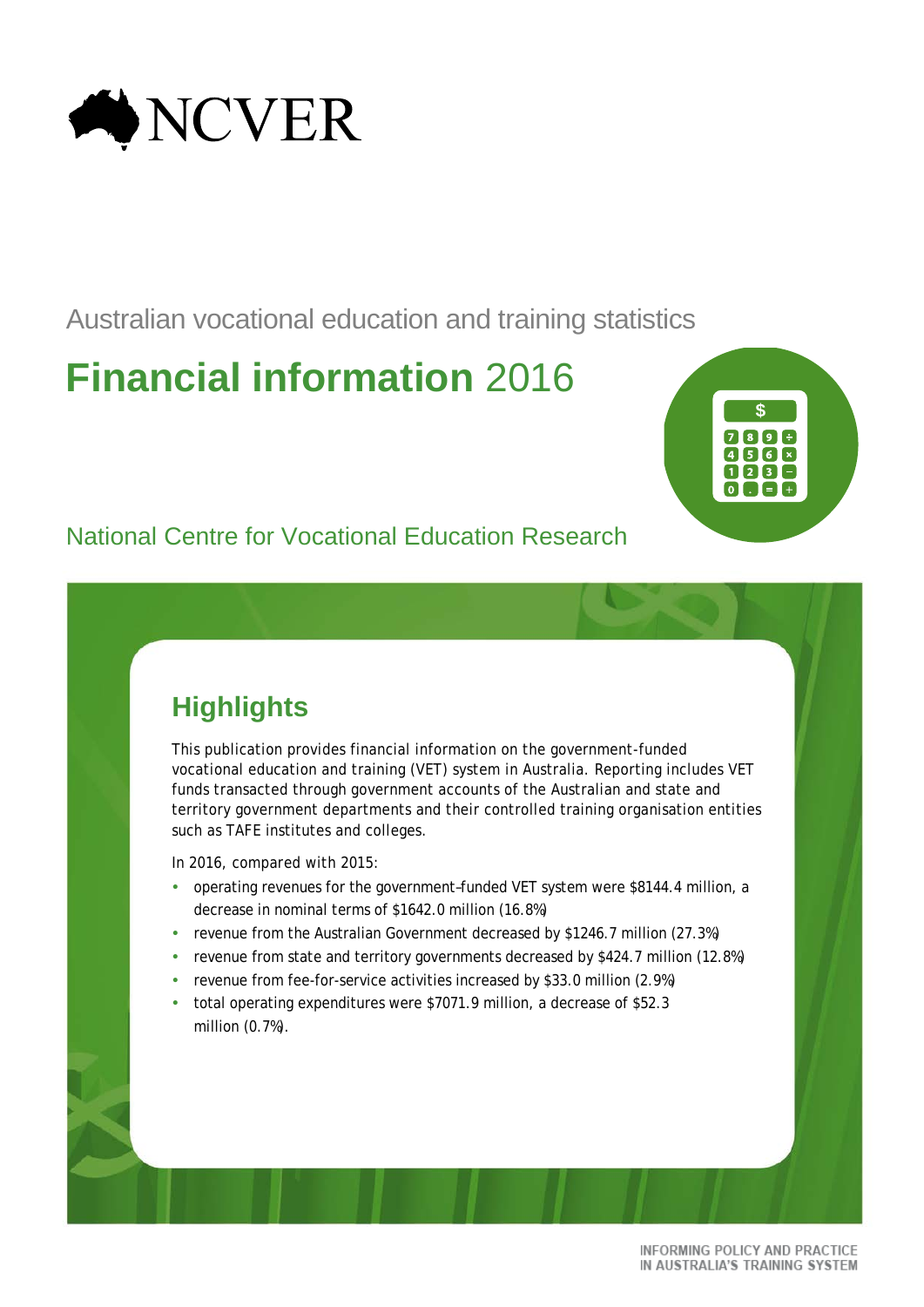**© Commonwealth of Australia, 2017**



With the exception of the Commonwealth Coat of Arms, the Department's logo, any material protected by a trade mark and where otherwise noted all material presented in this document is provided under a Creative Commons Attribution 3.0 Australia <http://creativecommons.org/licenses/by/3.0/au> licence.

The details of the relevant licence conditions are available on the Creative Commons website (accessible using the links provided) as is the full legal code for the CC BY 3.0 AU licence <http://creativecommons.org/licenses/by/3.0/legalcode>.

The Creative Commons licence conditions do not apply to all logos, graphic design, artwork and photographs. Requests and enquiries concerning other reproduction and rights should be directed to the National Centre for Vocational Education Research (NCVER).

This document should be attributed as NCVER 2017, *Australian vocational education and training statistics: financial information 2016*, NCVER, Adelaide.

This work has been produced by NCVER on behalf of the Australian Government and state and territory governments, with funding provided through the Australian Government Department of Education and Training.

The views and opinions expressed in this document are those of NCVER and do not necessarily reflect the views of the Australian Government or state and territory governments.

ISSN 1329-1416 TD/TNC 130.02

Comments and suggestions regarding this publication are welcomed and should be forwarded to NCVER.

Published by NCVER, ABN 87 007 967 311

Level 5, 60 Light Square, Adelaide, SA 5000 PO Box 8288 Station Arcade, Adelaide SA 5000, Australia

**Phone** +61 8 8230 8400 **Email** [vet\\_req@ncver.edu.au](mailto:vet_req@ncver.edu.au) **Web** <https://www.ncver.edu.au> [<http://www.lsay.edu.au>](http://www.lsay.edu.au/) Follow us: **M** <https://twitter.com/ncver>  $\frac{1}{2}$  <https://www.linkedin.com/company/ncver>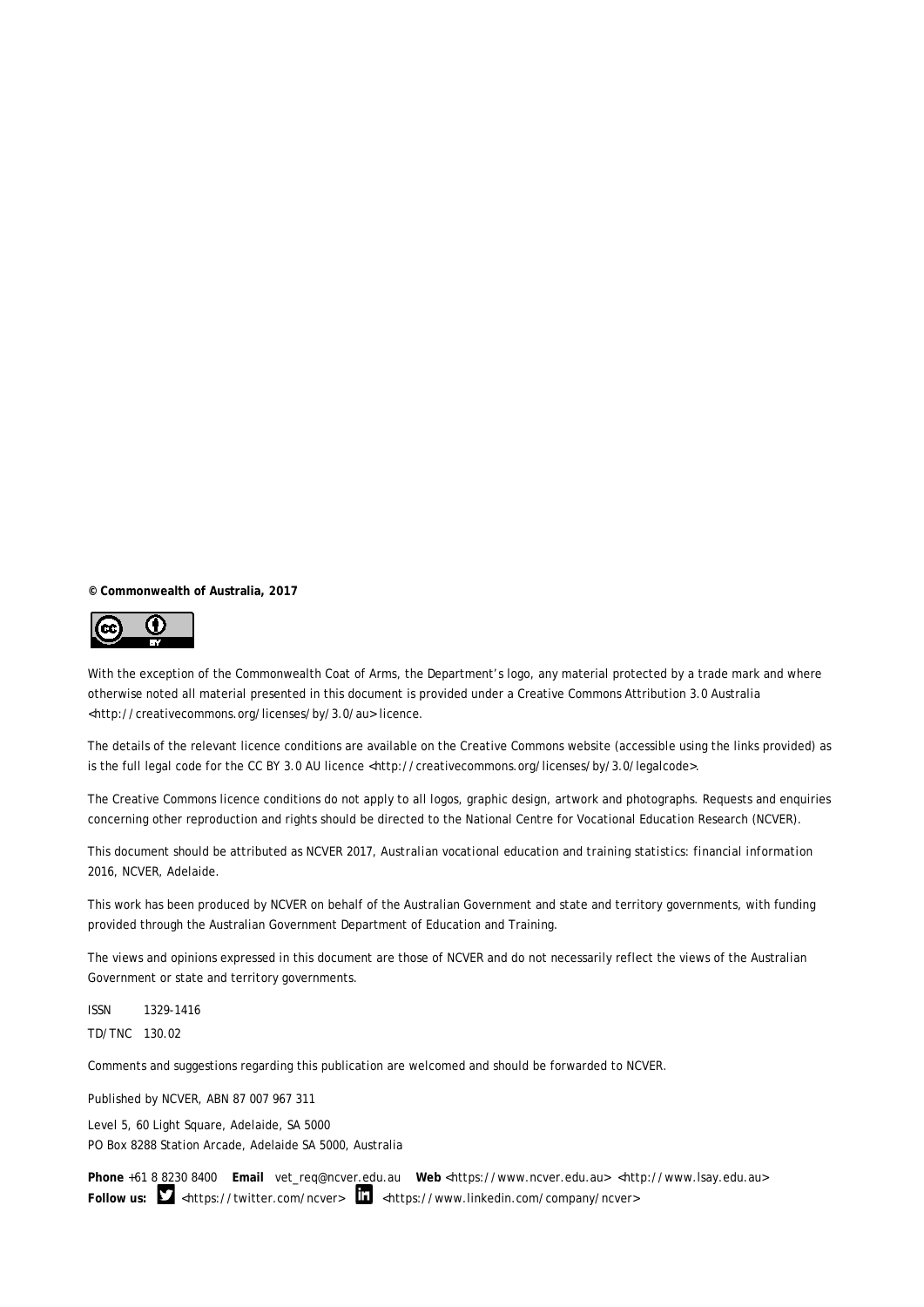# **Contents**

| Introduction                                  | $\overline{4}$ |
|-----------------------------------------------|----------------|
| About this publication                        | $\overline{4}$ |
| More information                              | $\overline{4}$ |
| Summary                                       | 6              |
| Government training department summary tables | 12             |
| Tables                                        | 14             |
| Terms                                         | 21             |
| Explanatory notes                             | 23             |
| Participating organisations                   | 27             |
|                                               |                |

# **Tables**

|   | Operating revenues by category for government training departments, 2012-16                         | 14 |
|---|-----------------------------------------------------------------------------------------------------|----|
| 2 | Operating expenditures by category for government training departments, 2012–16                     | 15 |
| 3 | Operating expenditures by activity for state and territory government training departments, 2012-16 | 16 |
| 4 | Summary statement of financial position for government training departments, 2012-16                | 17 |
| 5 | Accumulated values of property, plant and equipment assets for government training departments      | 18 |
| 6 | Total government training departments: notes to the financial statements                            | 19 |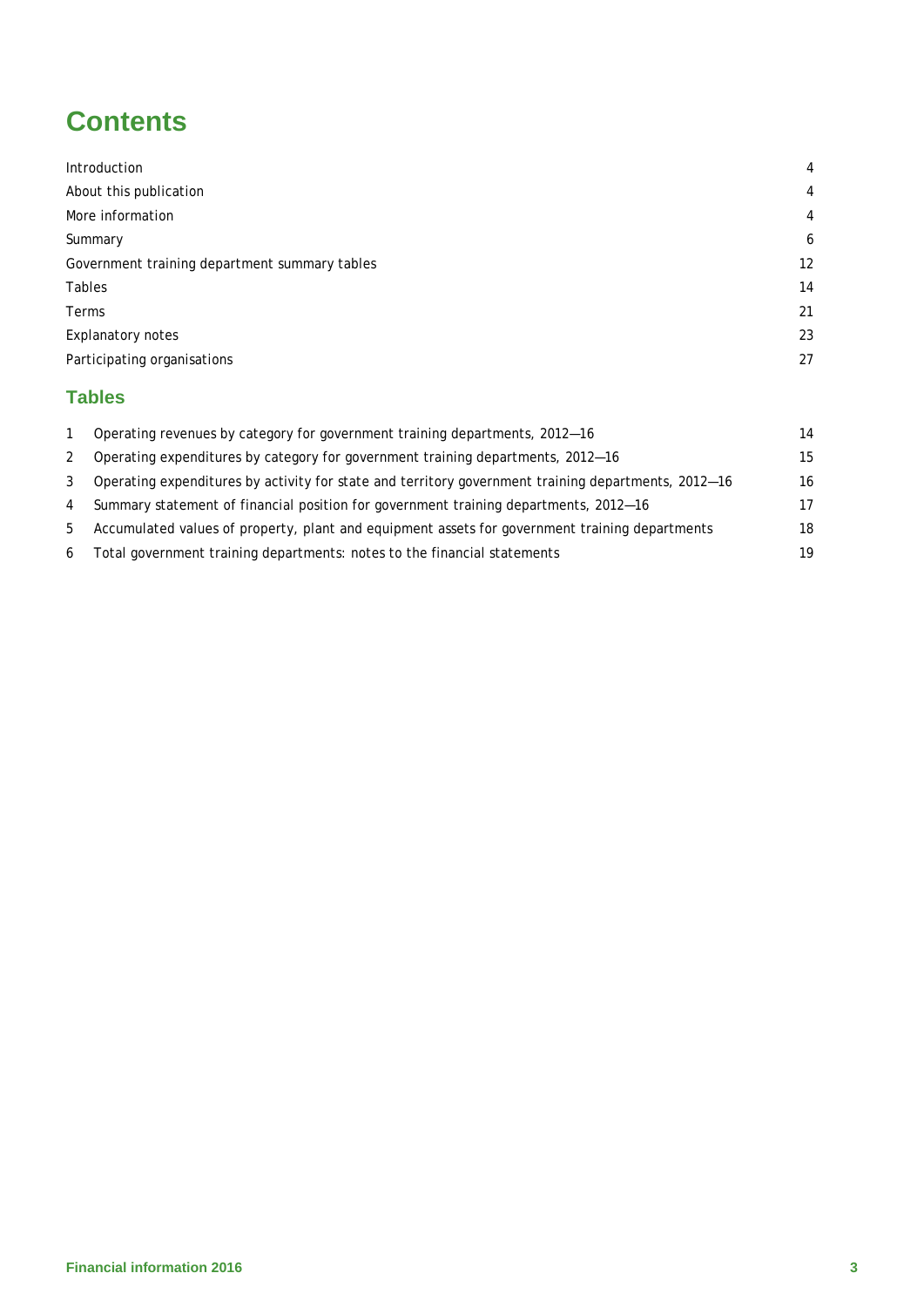# <span id="page-3-0"></span>**Introduction**

This publication provides information on revenue, expenditure, assets and liabilities of government-funded vocational education and training (VET) in Australia.

The publication is based on 2016 data provided by the Australian, state and territory government departments responsible for administering government funds for Australia's VET system.

The information presented covers VET financial inputs and VET financial outputs in the form of:

- revenues, expenditure and VET FEE-HELP loan payments
- trends in operating revenue and operating expenditure
- operating expenditure by business activities
- <span id="page-3-1"></span>assets and liabilities.

# **About this publication**

Information in this publication is prepared in accordance with the scope definitions outlined in the Explanatory notes section on pages 23—26.

Data have been collected from:

- state and territory training departments including government funding for VET 'on-forwarded' by these departments to universities, schools, private training providers, industry, community education providers and rural colleges
- TAFE (technical and further education) institutes and colleges
- VET entities that are 100% controlled by state and territory training authorities or TAFE institutes and colleges
- government-funded adult and community education (ACE) activities
- VET activities funded by a government department separate from the state/territory training authority
- VET activities funded by the Australian Government Department of Education and Training, including VET FEE-HELP payments.

Reporting includes Commonwealth funding to states and territories for assistance with VET service delivery; these are payments made under the Intergovernmental Agreement on Federal Financial Arrangements (IGAFFA) framework. Payments to states and territories are tied to outcomes defined in National Agreements and National Partnership Agreements. For the 2016 reporting year these include the National Agreement for Skills and Workforce Development (NASWD) and the National Partnership Agreement on Skills Reform.

# <span id="page-3-2"></span>**More information**

Financial information presented in this publication has been sourced from financial statements and notes to financial statements submitted by the Australian and state and territory government departments responsible for VET reporting. Financial statements and notes to financial statements are available as a data file (Excel format) at <http://www.ncver.edu.au/publications/2899.html>.

For national consistency, financial data have been prepared and presented to the guidelines outlined in *Australian Vocational Education and Training Management Information Statistical Standard (AVETMISS): the standard for VET financial data — release 2.1,* available at [<http://www.ncver.edu.au/publications/2590.html>](http://www.ncver.edu.au/publications/2590.html).

Reporting activity is from 1 January to 31 December. Key information has been extracted from the financial statements and the notes to financial statements for presentation in this publication (refer to tables 1—6, pages 13 to 20). For terms and definitions refer to <http://www.ncver.edu.au/data/collection/vet-finance>.

Data in this publication may be revised for a variety of reasons. For the latest data, please visit the NCVER Portal, at <http://www.ncver.edu.au>.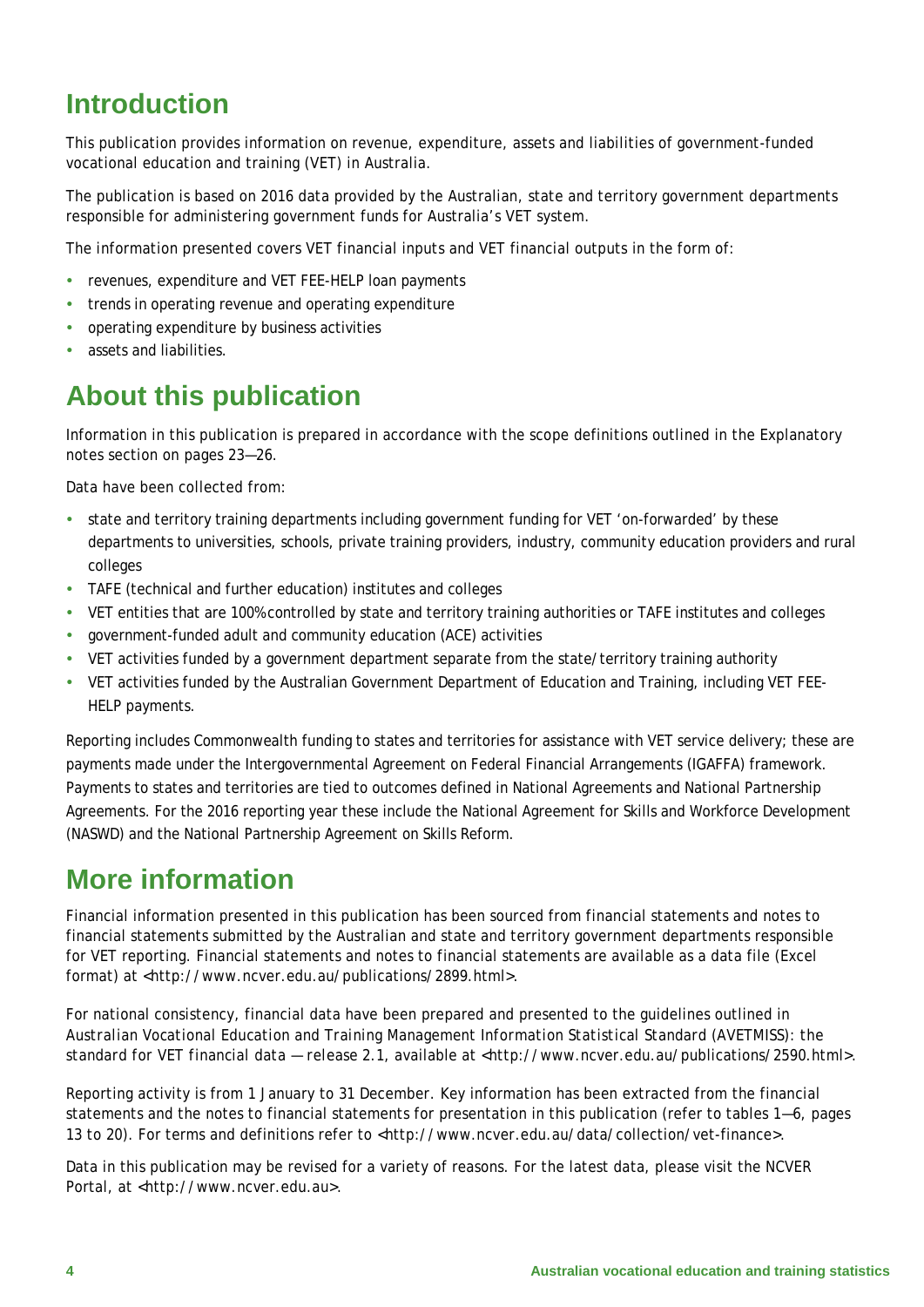# **VET financial information in context with training activity**

The diagram below presents the reporting scope of VET financial information 2016 in the context of the 2016 scope of the *Australian vocational education and training statistics: Total VET students and courses and government-funded students and courses*.



Notes: Fee-for-service funding in total VET activity is defined as training that has received no government support, the cost therefore is met by the individual.

The scope of government-funded students and courses changed in 2016 to exclude fee-for-service training activity (including that delivered by TAFE and other government providers), the new scope has been backdated to 2003 in all NCVER resources.

# **VET FEE-HELP reporting**

Reporting in this publication includes VET FEE-HELP payments made by the Australian Department of Education and Training on behalf of VET students training at government and non-government training providers. Monies provided for VET FEE-HELP payments are reported under two reporting lines: 'revenue from government' and 'student fees and charges revenue'.

- The Australian Government financial statements include VET FEE-HELP payments for students undertaking training with non-government training providers in 'revenue from government'.
- State and territory governments' financial statements include VET FEE-HELP payments for students undertaking training with government training providers in 'student fees and charges revenue'.

The Australian Government Department of Education and Training provided aggregate reporting on VET FEE-HELP payments made on behalf of students training with government and non-government training providers for years 2009 to 2016. This information is presented as a VET finance 2016 information sheet — VET FEE-HELP, available on the NCVER Portal, at <http://www.ncver.edu.au/data/collection/vet-finance>.

For detailed reporting on VET FEE-HELP payments over the 2016 reporting year refer to VET FEE-HELP Statistics, available at <https://www.education.gov.au/vet-fee-help-statistics>.

On 1 January 2017 the VET FEE-HELP loan scheme was replaced with the VET Student Loan program. VET loans under this program provide loan support to eligible students studying higher level VET qualifications (diploma and above). Loan amounts are capped and available for courses that address industry needs; for further information refer to the Australian Government Department of Education and Training VET Student Loans page, at <https://www.education.gov.au/vet-student-loans>.

<span id="page-4-0"></span>For further information on VET FEE-HELP reporting in this publication refer to Explanatory notes pages 23—26.

#### **Financial information 2016 5**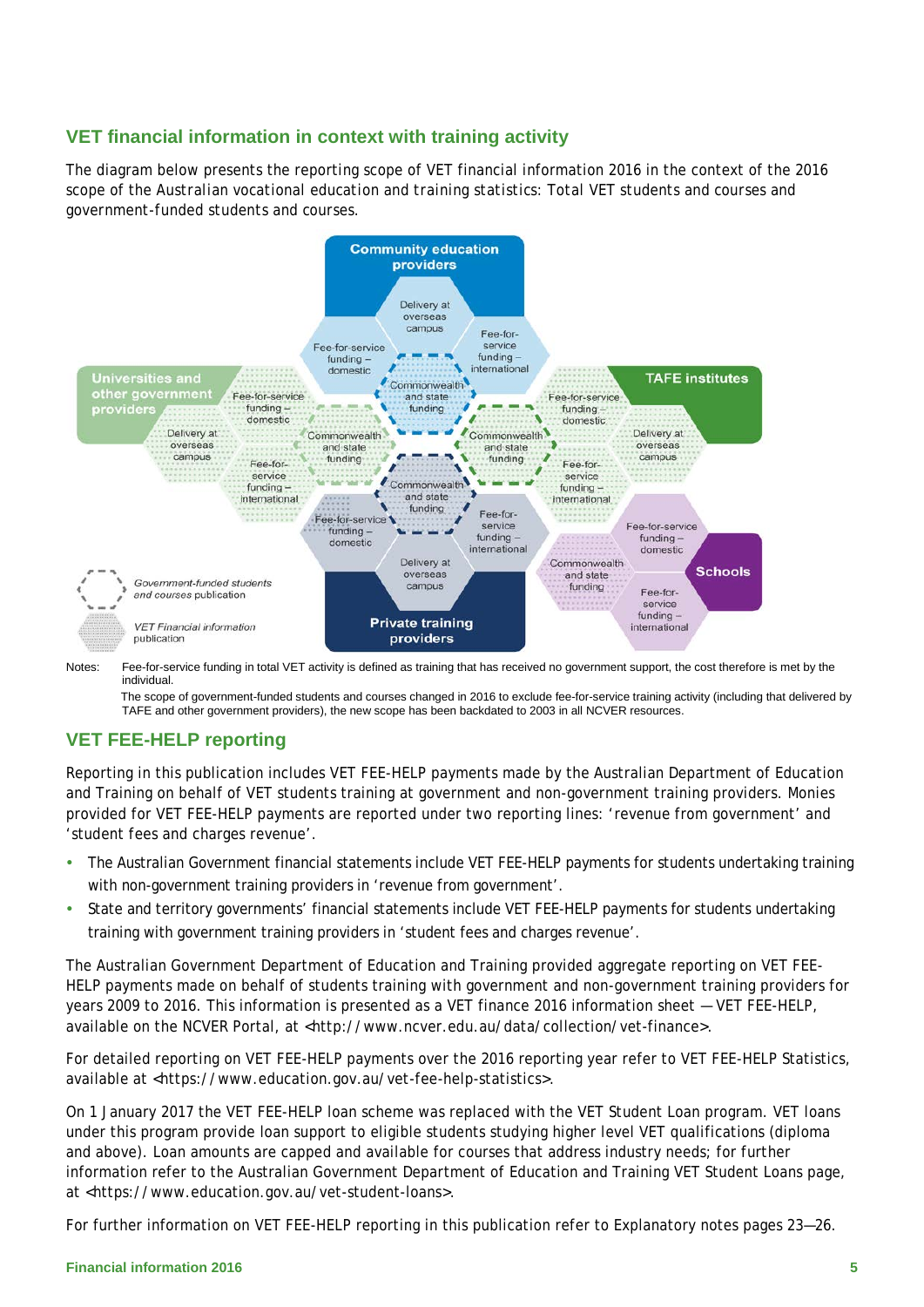# **Summary**

The graphs and tables below provide information on financial inputs and financial outputs of government-funded VET in Australia. All reporting is in nominal terms.

Financial inputs are revenues; financial outputs are expenditures and student loans.

Operating expenditures are reported by government training departments and government training providers. Student loan outputs include loans provided for students undertaking training with **non-government training providers,** reported through the Australian Government Department of Education and Training financial statements.

Student loans provided for students undertaking training with **government training providers** are reported as a financial input, 'student fee and charges revenue' and financial output — operating expenditure in state and territory financial statements.

### **2016 financial input (\$ millions)**

| <b>Operating revenue 2016</b> | \$m    |
|-------------------------------|--------|
| State/territory government    | 2882.7 |
| <b>Australian Government</b>  | 3328.3 |
| Fee-for-service               | 1155.6 |
| Student fees and charges      | 511.5  |
| Ancillary trading and other   | 266.3  |
| <b>Total</b>                  | 8144.4 |
| Refer to table 1              |        |
| <b>Capital revenue 2016</b>   | S m    |
| <b>State Capital</b>          | 74.6   |
| Commonwealth Capital          | 13.8   |

**Total 88.4** Refer to table 6, note 9.

### **2016 financial output (\$ millions)**

| <b>Operating expenditure 2016</b> | \$m    |
|-----------------------------------|--------|
| Employee costs                    | 3348.7 |
| Supplies and services             | 1661.0 |
| Grants and subsidies              | 273.4  |
| Payments to non-TAFE<br>providers | 1440.6 |
| Depreciation and amortisation     | 348.1  |
| <b>Total</b>                      | 7071.9 |
| Refer to table 2.                 |        |

| Other expenditure 2016                                                                                                                                                     | $\mathsf{S}$ m |
|----------------------------------------------------------------------------------------------------------------------------------------------------------------------------|----------------|
| Revaluation decrement*                                                                                                                                                     | 157.4          |
| <b>Total</b>                                                                                                                                                               | 157.4          |
| * Decrease in the carrying amounts of a class of assets<br>recognised as an expense.<br>Refer to total government financial statement data.                                |                |
| Loan expenditure 2016                                                                                                                                                      | $\sin$         |
| VET loans for students training with<br>non-government training providers*                                                                                                 | 1150.3         |
| <b>Total</b>                                                                                                                                                               | 1150.3         |
| * VET FEE-HELP loans for students training with government<br>providers are reported as student fees and charges revenue<br>and associated costs as operating expenditure. |                |
| 2016 surplus/(deficit)                                                                                                                                                     | (146.8)        |

(Reporting in nominal terms)

Refer to table 6, note 9 and total government financial statement data.

**Operating revenues as a percentage of total operating revenue**



*Table 2* 

*Table 1*

#### **Operating expenditure as a percentage of total operating expenditure**

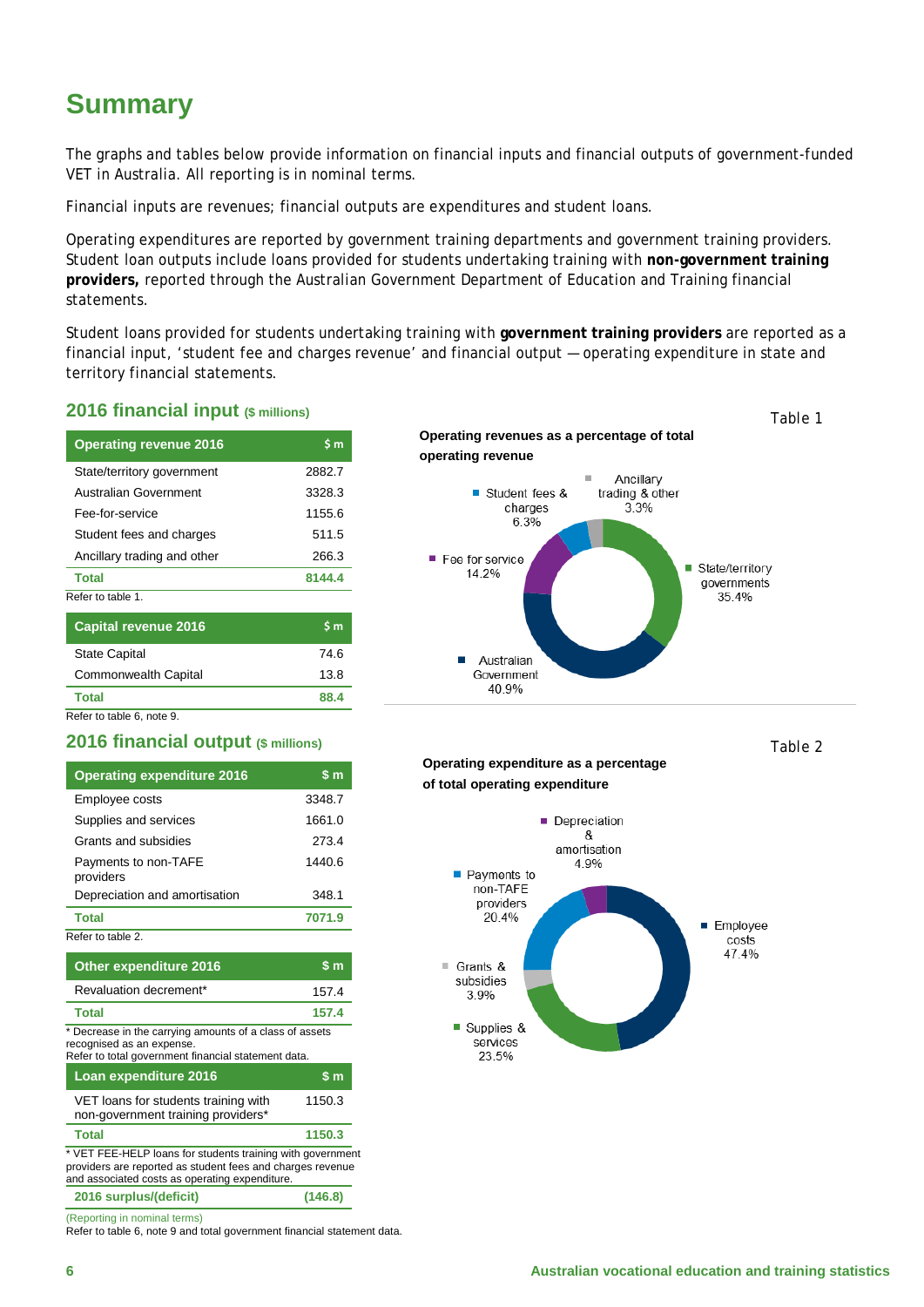### **VET operating revenue, 2012–16**



Total operating revenue decreased by:

- \$1642.0 million (16.8%), from \$9786.3 million in 2015 to \$8144.4 million in 2016
- \$258.5 million (3.1%), between 2012 and 2016.

### **VET operating expenditure for government training departments and government training providers, 2012–16**

*Table 2*

*Table 1*



Total operating expenditure decreased by:

- \$52.3 million (0.7%) from \$7124.3 million in 2015 to \$7071.9 million in 2016
- \$1248.1 million (15.0%), between 2012 and 2016.





VET FEE-HELP payments for students undertaking training with non-government training providers decreased by: \$1312.6 million (53.3%) from \$2462.9 million in 2015 to \$1150.3 million in 2016

#### Increased by:

\$926.6 million (414.2%) between 2012 and 2016.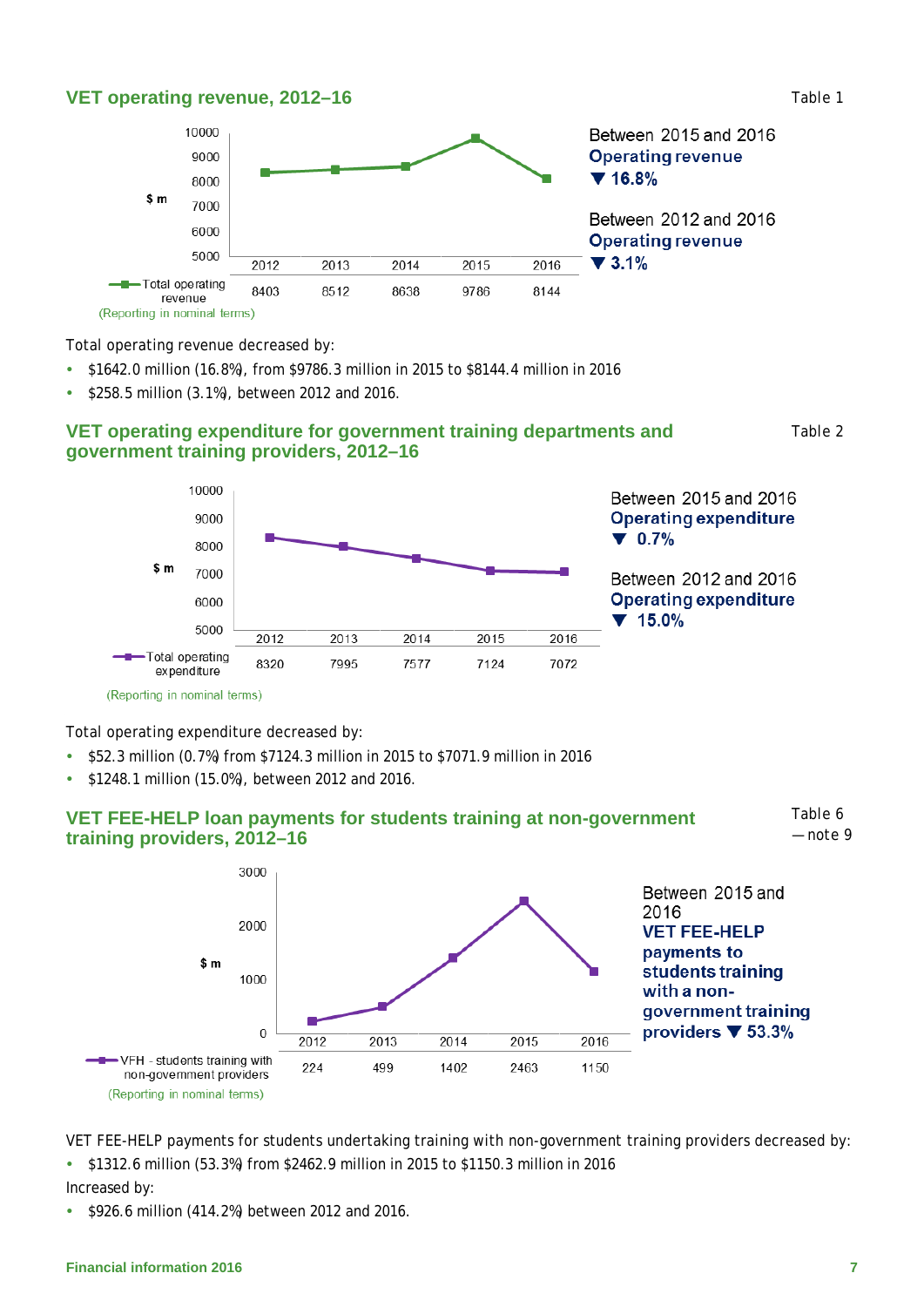### **Revenues from Government, 2012–16**



From 2015 to 2016:

- Australian Government revenues decreased by \$1246.7 million (27.3%) to \$3328.3 million
- state and territory government revenues decreased by \$424.7 million (12.8%) to \$2882.7 million.

From 2012 to 2016:

- Australian Government revenues increased by \$1145.2 million (52.5%)
- state and territory government revenue decreased by \$1451.3 million (33.5%).

'Revenues from government' include government funds specifically appropriated for VET and include Commonwealth payments to the states and territories through the Intergovernmental Agreement on Federal Financial Arrangements.

#### **'Revenues from government' funding source**



# *note 1,*  State & Territory Funding *note 9*Fee for service government agencies National Agreement Funding National Partnership Funding Commonwealth Portfolio Funding ■ VET FEE-HELP payments - to students training at non-government providers

Note: Reporting does not include capital revenue.

Fee for service government agencies – include revenues received directly from Australian and state and territory government departments, generally on a tendering/bidding basis. Tendering/bidding would generally involve shorter-term, individual project/course-specific contracts, arrangements and payments.

For reported totals refer to notes to financial statements note 1 and 9, page 19 & 20.

- 'State and territory government revenue' comprises of state recurrent general, state recurrent productivity places, assumption of liabilities and resources received free of charge.
- 'fee-for-service government agencies revenue' is revenue from government agencies for training related services conducted by government training providers as a result of a contract or commercial arrangement.
- 'National Agreement Funding' through the Intergovernmental Agreement on Federal Financial Arrangements (IGAFFA) framework and defined in the National Agreement for Skills and Workforce Development (NASWD).
- 'National Partnership Funding' payments made under the national Partnerships on skills reform and productivity places.
- 'Commonwealth Portfolio Funding' includes 'Commonwealth administered other programs' and 'Commonwealth recurrent revenue'.
- Commonwealth funding for VET FEE-HELP payments to students training at non-government training providers.

*Table 6 —*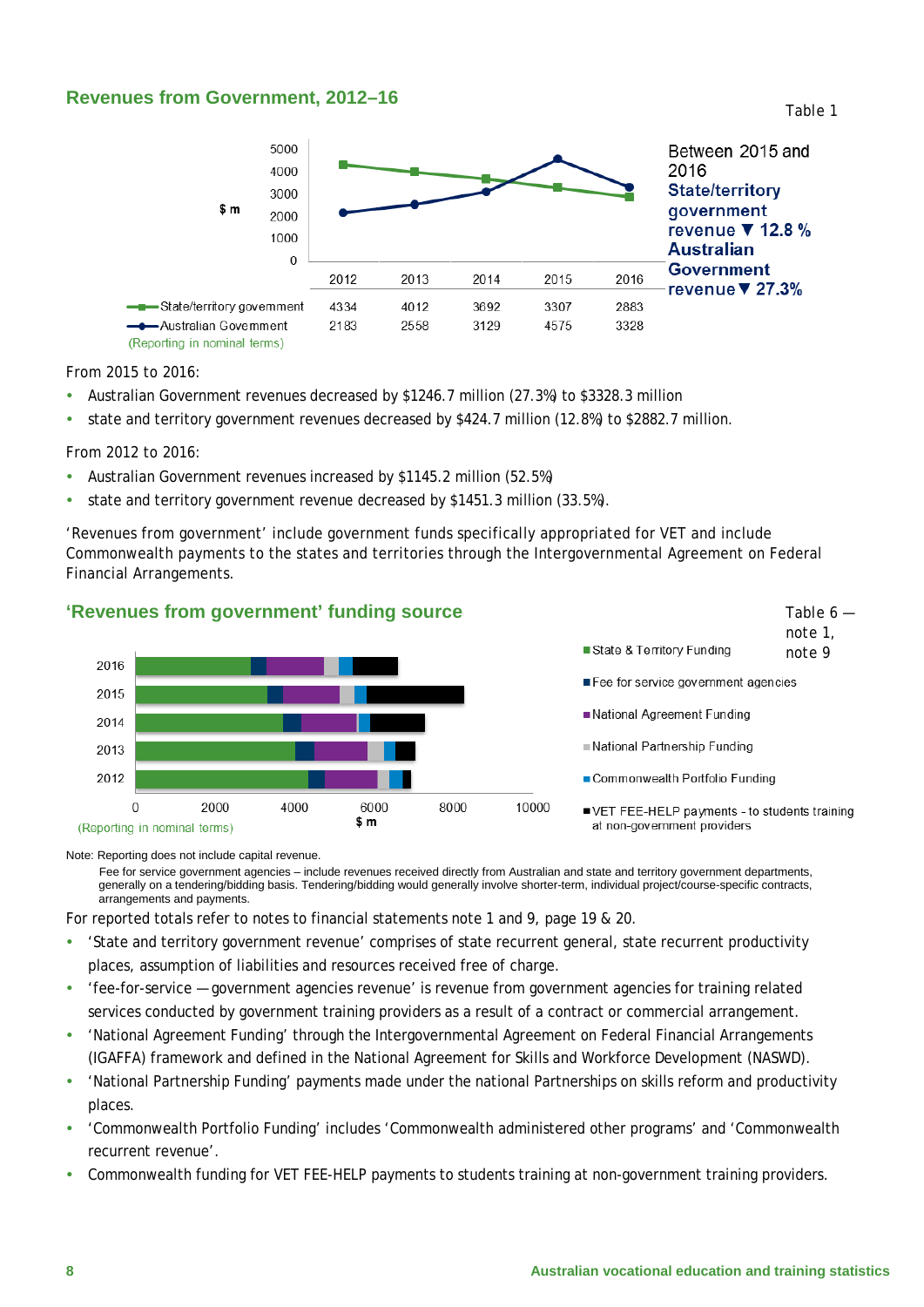#### **Other reported revenues**



Note: Student fees and charges revenue also includes VET FEE–HELP payments for students training with government training providers.

#### From 2015 to 2016:

- fee-for-service revenue increased by \$33.0 million to \$1155.6 million
- student fees and charges revenue increased by \$0.2 million to \$511.5 million
- ancillary trading and other revenue decreased by \$3.7 million to \$266.3 million.

#### From 2012 to 2016:

 $-$ -Other

-Govemment Agencies

Overseas Student Fees

Adult & Community Ed

(Reporting in nominal terms)

-Contracted Overseas Training

- fee-for-service revenue decreased by \$106.0 million (8.4%)
- students' fees and charges revenue increased by \$154.1 million (43.1%)
- ancillary trading and other revenue decreased by \$0.6 million (0.2%).

492

420

224

117

8

#### 600 500 Between 2015 and 400 2016  $$m$ **Revenue for** 300 overseas student 200 fees for training 100 delivered in  $\Omega$ Australia ▲8.4 %  $2012$ 2013 2014 2015 2016 Revenue for

512

470

 $211$ 

86

 $11$ 

#### **Fee-for-service revenue in detail**

Note: 'Fee-for-service – Other' include fees paid by individuals, industries and firms for specific, tendered-for training including any contracting and consulting fees for training purposes.

'Fee-for-service – Government Agencies' – includes revenues received directly from Australian and state and territory government departments, generally on a tendering/bidding basis. Tendering/bidding would generally involve shorter-term, individual project/course-specific contracts, arrangements and payments.

414

469

192

56

 $13$ 

469

388

193

62

 $10$ 

473

399

209

68

5

'Fee-for-service – Contracted overseas training' – is revenue received from training delivery and training services undertaken offshore by government VET entities on a fee-for-service basis.

Fee-for-service revenue for overseas student fees for training delivered in Australia:

- increased by \$16.2 million (8.4%) between 2015 and 2016
- decreased by \$14.7 million (6.5%) between 2012 and 2016.

Fee-for-service revenue for contracted overseas training:

- increased by \$6.0 million (9.6%) between 2015 and 2016
- decreased by \$49.0 million (41.8%) between 2012 and 2016.

contracted overseas

training  $\triangle$  9.6%

*Table 6 note 1*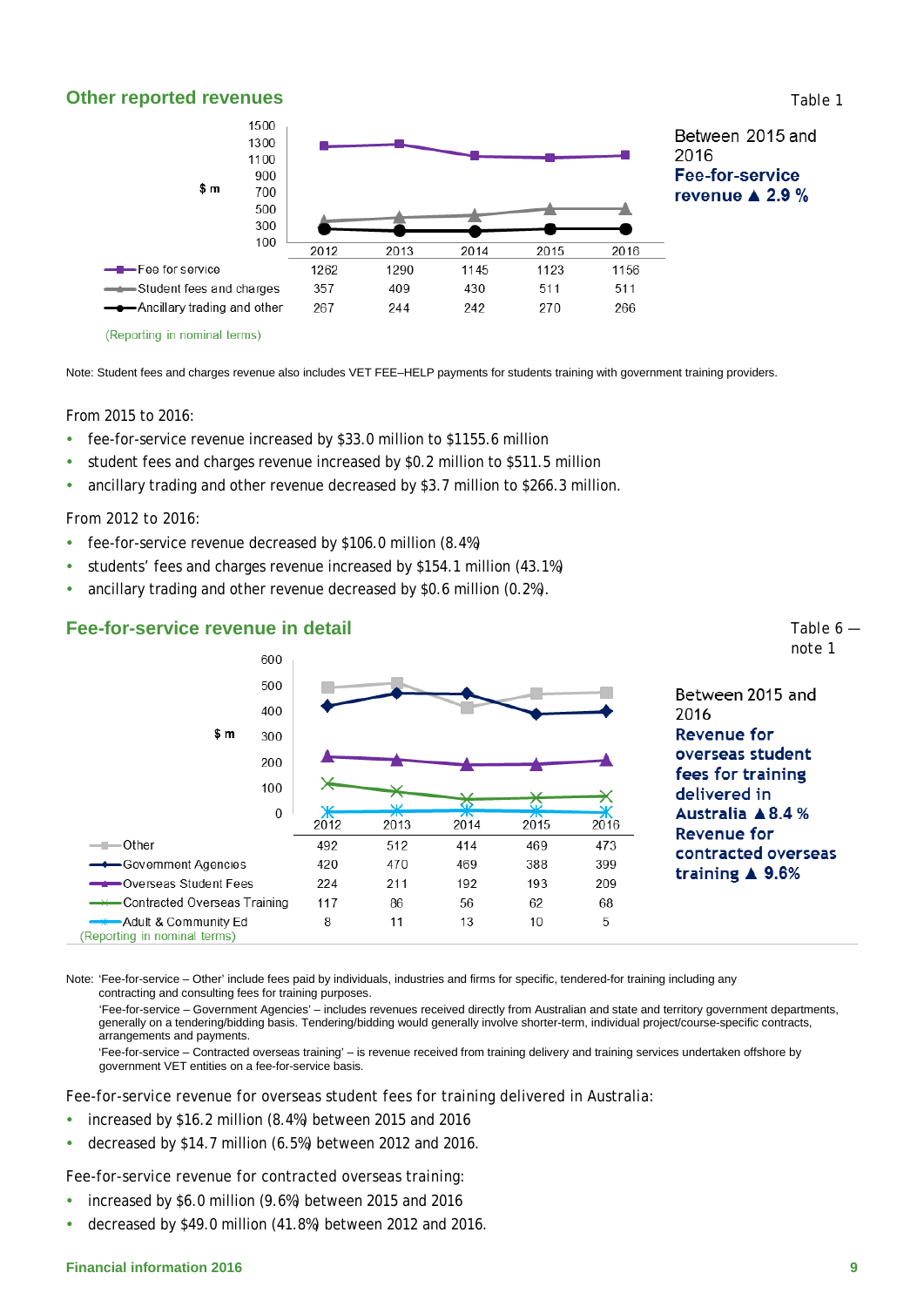# **Operating expenditures 2012–16**



#### From 2015 to 2016:

- employee costs decreased by \$84.8 million (2.5%) to \$3348.7 million
- expenditure on supplies and services increased by \$81.9 million (5.2%) to \$1661.0 million
- payments to non-TAFE providers to deliver VET programs decreased by \$103.7 million (6.7%) to \$1440.6 million
- depreciation and amortisation expenses increased by \$32.5 million (10.3%) to \$348.1 million
- expenditure on grants and subsidies increased by \$21.8 million  $(8.7%)$  to \$273.4 million.

#### From 2012 to 2016:

- employee costs decreased by \$1024.4 million (23.4%)
- expenditure on supplies and services decreased by \$257.0 million (13.4%)
- payments to non-TAFE providers to deliver VET programs increased by \$40.3 million (2.9%)
- depreciation and amortisation expenses decreased by \$0.2 million (0.0%)
- expenditure on grants and subsidies decreased by \$6.9 million (2.5%).

Operating expenditures are impacted by the level of training activity over the reporting period.

- the *Australian vocational education and training statistics: government-funded students and courses 2016[1](#page-9-0)* publication reported a 4.2% decrease in full-year training equivalents and a 3.1% decrease in subject enrolments in 2016 from 2015 <https://www.ncver.edu.au/data/collection/students-and-courses-collection/governmentfunded-students-and-courses>
- the *Australian vocational education and training statistics: VET in Schools 2016* publication reported numbers of VET in Schools students decreased by 5.4% in 2016 from 2015 <https://www.ncver.edu.au/publications/publications/all-publications/vet-in-schools-2016>.

Other factors that impact operating expenditure include the strategies undertaken by state and territory governments to meet the objectives of the National Partnership Agreement on Skills Reform such as the efficiency measures to enable government training providers to operate more competitively, and the allocation of funds for contestable training within entitlement to training models.

 $\overline{a}$ 

<span id="page-9-0"></span><sup>1</sup> The 2016 scope of government-funded students and courses changed to exclude fee-for-service training activity (including that delivered by TAFE and other government providers), the new scope has been backdated to 2003 in all NCVER resources.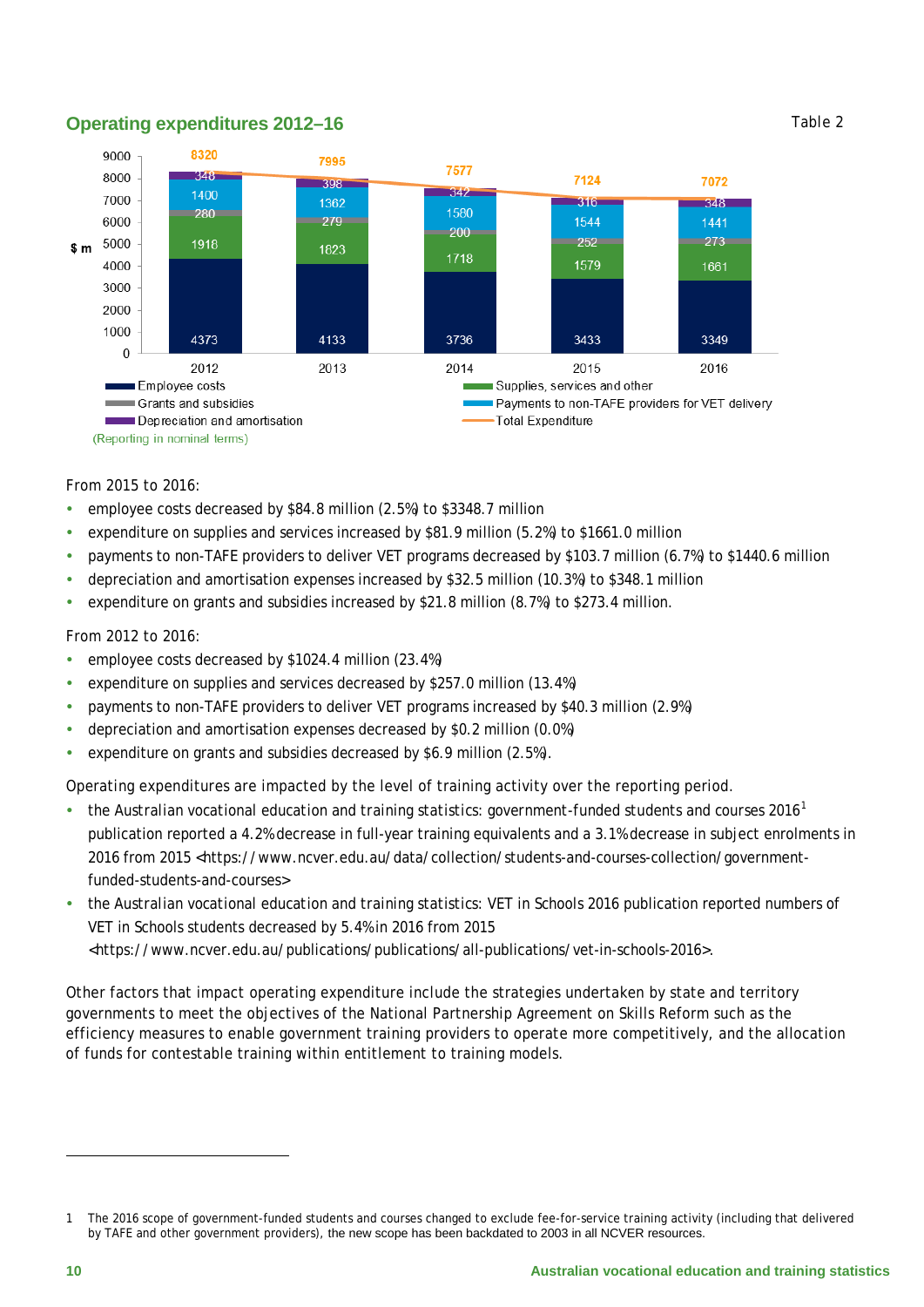### **State and territory payments made to non-TAFE providers for VET delivery as a component of total operating expenditure for years 2012 and 2016**



Note: 'Payments to non-TAFE providers for training delivery' are payments made to non-TAFE providers for direct training through competitive tendering, user choice and VET in Schools arrangements.

Between 2012 and 2016, in relation to total operating expenditure for the reporting year, payments to non-TAFE providers for VET delivery increased in:

- Queensland by 15.7 percentage points,
- Northern Territory by 2.7 percentage points,
- Tasmania by 2.0 percentage points,
- New South Wales by 1.6 percentage points,
- Australian Capital Territory by 1.0 percentage point,
- Victoria by 0.6 percentage points and
- Western Australia by 0.1 percentage point.

Decreased in:

• South Australia by 5.9 percentage points.

### **State and territory expenditure by VET activity**

### Activity expenses are state and territory government operating expenditures reported across VET outputs. The reported output of 'delivery provision and support activities' are expenses incurred for delivering training, and supporting the delivery and development of training.



In 2016, activity expenditure in terms of total state and territory operating expenses was:

- $\bullet$  \$4180.0 million (62.1%) for VET delivery provision and support services
- \$1524.2 million (22.7%) for administration and general services
- \$579.6 million (8.6%) for property, plant and equipment services
- $\bullet$  \$444.6 million (6.6%) for student and other services.

#### **Financial information 2016** 11

#### *Table 3*

*Table 2*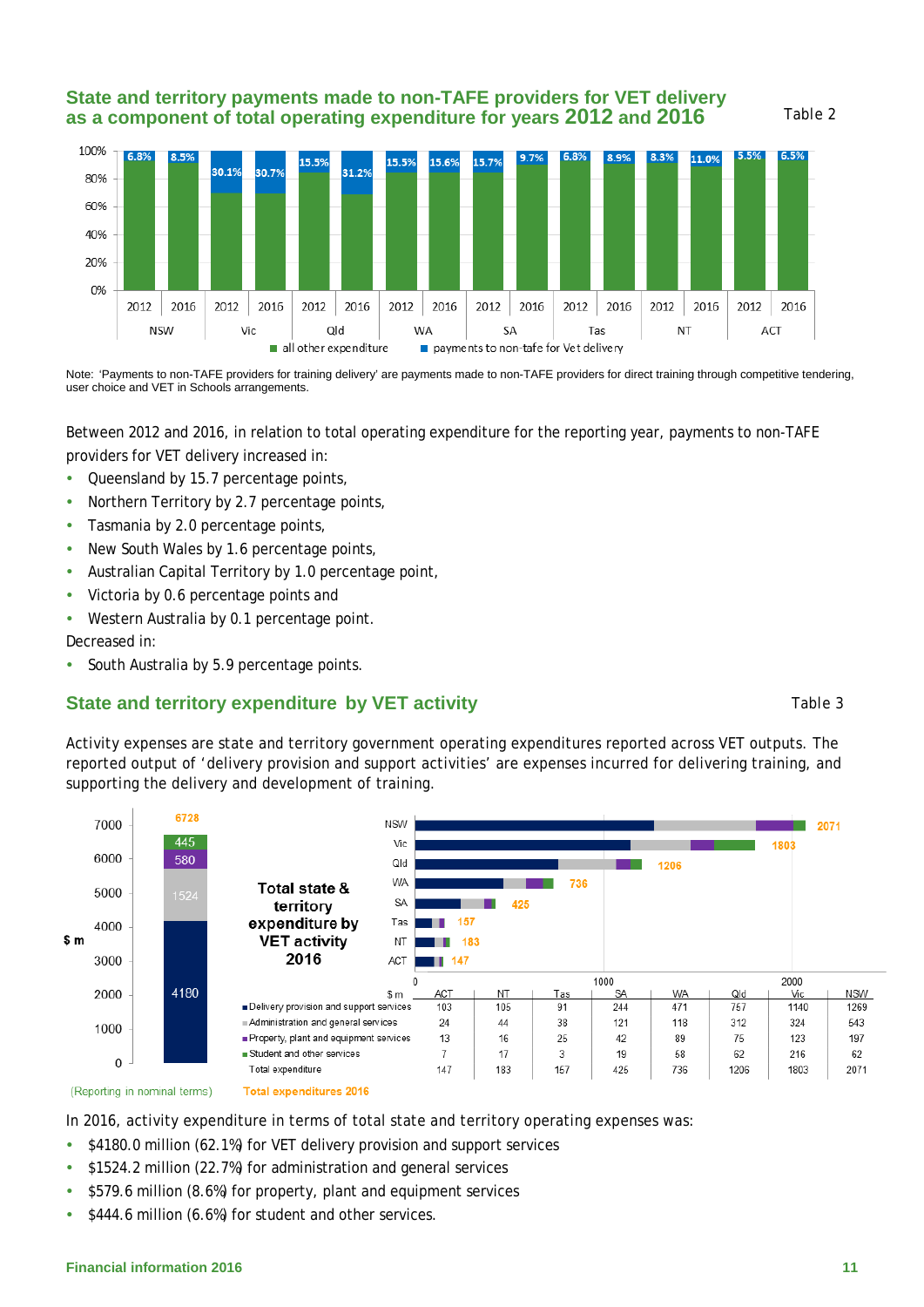

Note: ■ Negative result in 2014 is due to the QTAMA arrangement in QLD. Refer to: significant events impacting time-series reporting page 23.

Payments for infrastructure capital reported through the Statement of Cash Flows:

- increased by \$93.0 million (79.1%) between 2015 and 2016;
- decreased by \$201.9 million (49.0%) between 2012 and 2016.



(Reporting in nominal terms)

Government VET net assets (total assets less total liabilities) as at 31 December 2016 were reported as \$17 820.3 million, an increase of \$1486.7 million (9.1%) from 31 December 2015 and an increase of \$5532.1 million from 31 December 2012. The increase in net assets is mainly due to the reporting of student loans as a non-current receivable in the Australian Department of Education and Training financial statements. In 2016, non-current assets reported by the Australian Government were \$5965.6 million, an increase of \$5514.4 million from 2012.

### **Property, plant and equipment 2012–2016**



<span id="page-11-0"></span>The main asset category at 31 December 2016 was property, plant and equipment, with land and buildings valued at \$9504.3 million, a decrease of \$352.1 million (3.6%) from 31 December 2015.

Plant, equipment, motor vehicle and other reporting decreased by:

- $\cdot$  \$21.6 million (3.6%) between 2015 and 2016
- **\$152.7 million (21.0%) between 2012 and 2016.**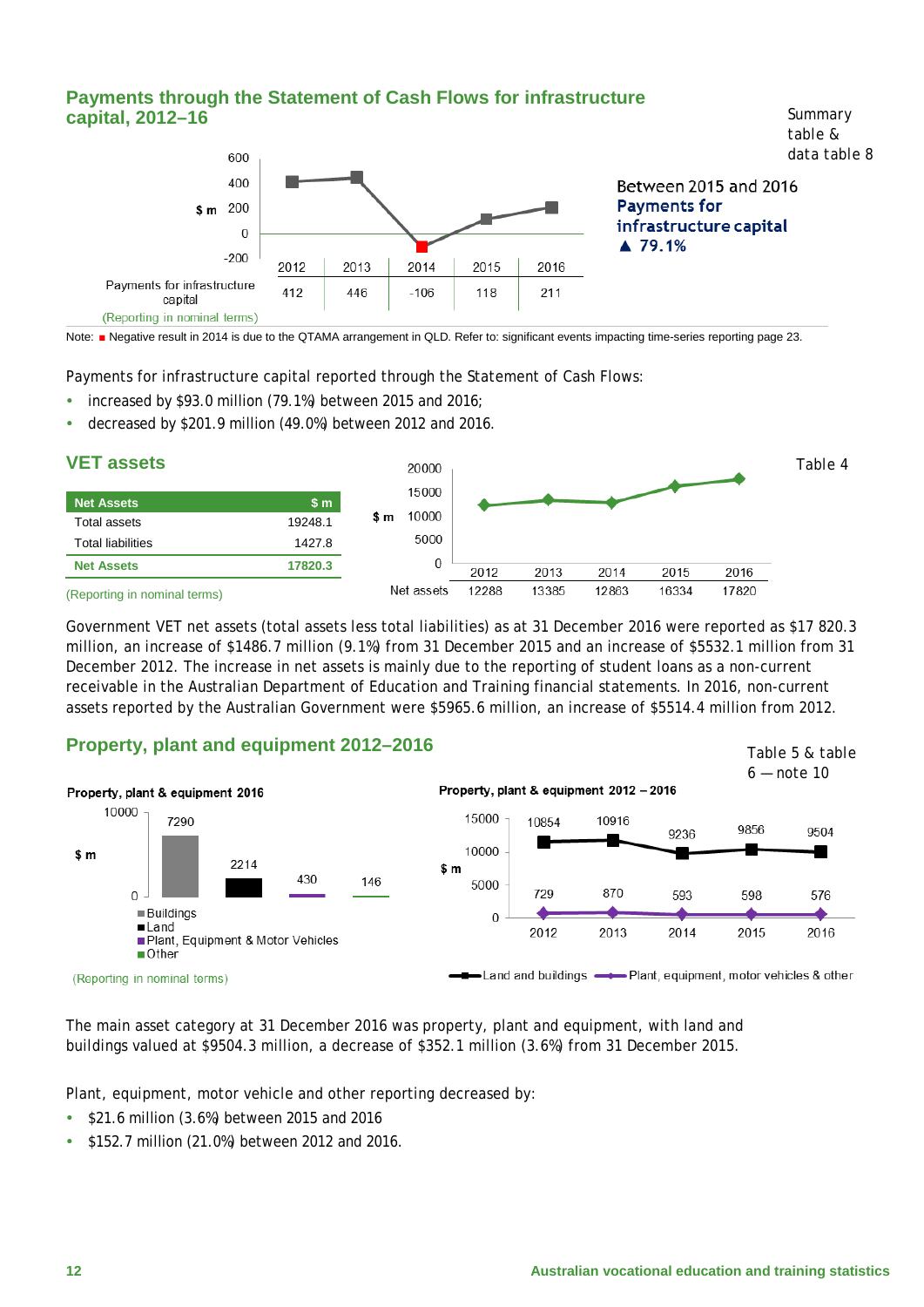# **Government training department summary tables**

| <b>New South Wales (\$ million)</b>                | 2016       | 2015        | <b>Tasmania (\$ million)</b>                                 | 2016        | 2015        |
|----------------------------------------------------|------------|-------------|--------------------------------------------------------------|-------------|-------------|
| Total non-government operating revenues<br>table 1 | 587.9      | 562.7       | Total non-government operating<br>revenues table 1           | 29.6        | 24.7        |
| Revenues from government table 6                   | 1 475.6    | 1 658.7     | Revenues from government table 6                             | 118.5       | 117.6       |
| Total operating expenses table 2                   | 2 070.8    | 2 0 2 0.0   | Total operating expenses table 2                             | 157.2       | 153.1       |
| Delivery payments to non-TAFE providers<br>table 2 | 175.5      | 96.3        | Delivery payments to non-TAFE providers<br>table 2           | 14.0        | 17.9        |
| Total assets table 4                               | 5 4 5 4 .3 | 5 5 5 0 . 3 | Total assets table 4                                         | 215.2       | 224.5       |
| Total liabilities table 4                          | 429.4      | 489.6       | Total liabilities table 4                                    | 24.8        | 24.0        |
| Payments for infrastructure capital table 8        | 53.7       | 45.6        | Payments for infrastructure capital table 8                  |             |             |
| Victoria (\$ million)                              | 2016       | 2015        | <b>Northern Territory (\$ million)</b>                       | 2016        | 2015        |
| Total non-government operating revenues<br>table 1 | 627.4      | 644.8       | Total non-government operating<br>revenues table 1           | 39.0        | 38.1        |
| Revenues from government table 6                   | 1 2 2 0.9  | 1 3 1 5 . 2 | Revenues from government table 6                             | 99.3        | 98.1        |
| Total operating expenses table 2                   | 1803.3     | 1939.0      | Total operating expenses table 2                             | 183.0       | 170.9       |
| Delivery payments to non-TAFE providers<br>table 2 | 554.3      | 717.1       | Delivery payments to non-TAFE providers<br>table 2           | 20.1        | 14.1        |
| Total assets table 4                               | 2783.6     | 2 590.5     | Total assets table 4                                         | 176.1       | 228.5       |
| Total liabilities table 4                          | 307.2      | 278.0       | Total liabilities table 4                                    | 31.0        | 40.7        |
| Payments for infrastructure capital table 8        | 81.1       | 22.3        | Payments for infrastructure capital table 8                  | 5.3         | 10.2        |
| <b>Queensland (\$ million)</b>                     | 2016       | 2015        | <b>Australian Capital Territory</b><br>(\$ million)          | 2016        | 2015        |
| Total non-government operating revenues<br>table 1 | 314.9      | 294.6       | Total non-government operating<br>revenues table 1           | 47.1        | 42.2        |
| Revenues from government table 6                   | 913.5      | 941.2       | Revenues from government table 6                             | 110.1       | 104.0       |
| Total operating expenses table 2                   | 1 206.0    | 1 1 2 6 .0  | Total operating expenses table 2                             | 147.1       | 144.4       |
| Delivery payments to non-TAFE providers<br>table 2 | 376.3      | 370.5       | Delivery payments to non-TAFE providers<br>table 2           | 9.6         | 7.8         |
| Total assets table 4                               | 2 0 65.7   | 1 693.1     | Total assets table 4                                         | 217.2       | 205.3       |
| Total liabilities table 4                          | 384.1      | 410.9       | Total liabilities table 4                                    | 30.6        | 28.9        |
| Payments for infrastructure capital table 8        |            |             | Payments for infrastructure capital table 8                  | 9.9         | 6.0         |
| Western Australia (\$ million)                     | 2016       | 2015        | <b>Australian Government (\$ million)</b>                    | 2016        | 2015        |
| Total non-government operating revenues<br>table 1 | 185.6      | 188.4       | Total non-government operating<br>revenues table 1           | 3.3         | 2.4         |
| Revenues from government table 6                   | 555.8      | 646.5       | Revenues from government table 6                             | 1 493.7     | 2759.2      |
| Total operating expenses table 2                   | 735.8      | 811.8       | Total operating expenses table 2                             | 343.5       | 296.3       |
| Delivery payments to non-TAFE providers<br>table 2 | 114.7      | 114.6       | Delivery payments to non-TAFE providers<br>table 2           | 134.8       | 135.2       |
| Total assets table 4                               | 1574.1     | 1 593.7     | Total assets table 4                                         | 6 0 0 6.9   | 4 8 5 2.1   |
| Total liabilities table 4                          | 109.4      | 111.2       | Total liabilities table 4                                    | 14.3        | 13.0        |
| Payments for infrastructure capital table 8        | 49.2       | 14.4        | Payments for infrastructure capital table 8                  | 3.8         | 2.1         |
| South Australia (\$ million)                       | 2016       | 2015        | <b>Total government training</b><br>departments (\$ million) | 2016        | 2015        |
| Total non-government operating revenues<br>table 1 | 98.6       | 105.9       | Total non-government operating<br>revenues table 1           | 1933.4      | 1 903.9     |
| Revenues from government table 6                   | 312.1      | 352.1       | Revenues from government table 6                             | 6 299.4     | 7992.6      |
| Total operating expenses table 2                   | 425.2      | 462.8       | Total operating expenses table 2                             | 7 0 7 1 .9  | 7 1 2 4 . 3 |
| Delivery payments to non-TAFE providers<br>table 2 | 41.4       | 70.9        | Delivery payments to non-TAFE providers<br>table 2           | 1440.6      | 1 544.4     |
| Total assets table 4                               | 754.8      | 893.2       | Total assets table 4                                         | 19 248.1    | 17 831.2    |
| Total liabilities table 4                          | 97.0       | 101.3       | Total liabilities table 4                                    | 1 4 2 7 . 8 | 1497.6      |
| Payments for infrastructure capital table 8        | 7.4        | 16.9        | Payments for infrastructure capital table 8                  | 210.6       | 117.6       |

<span id="page-12-0"></span>Note: For notes on tables, see explanatory notes on page 23. Tables 1-6 refer to page 14-20, table 8: refer to the financial statement data file at <http://www.ncver.edu.au/data/collection/vet-financel>.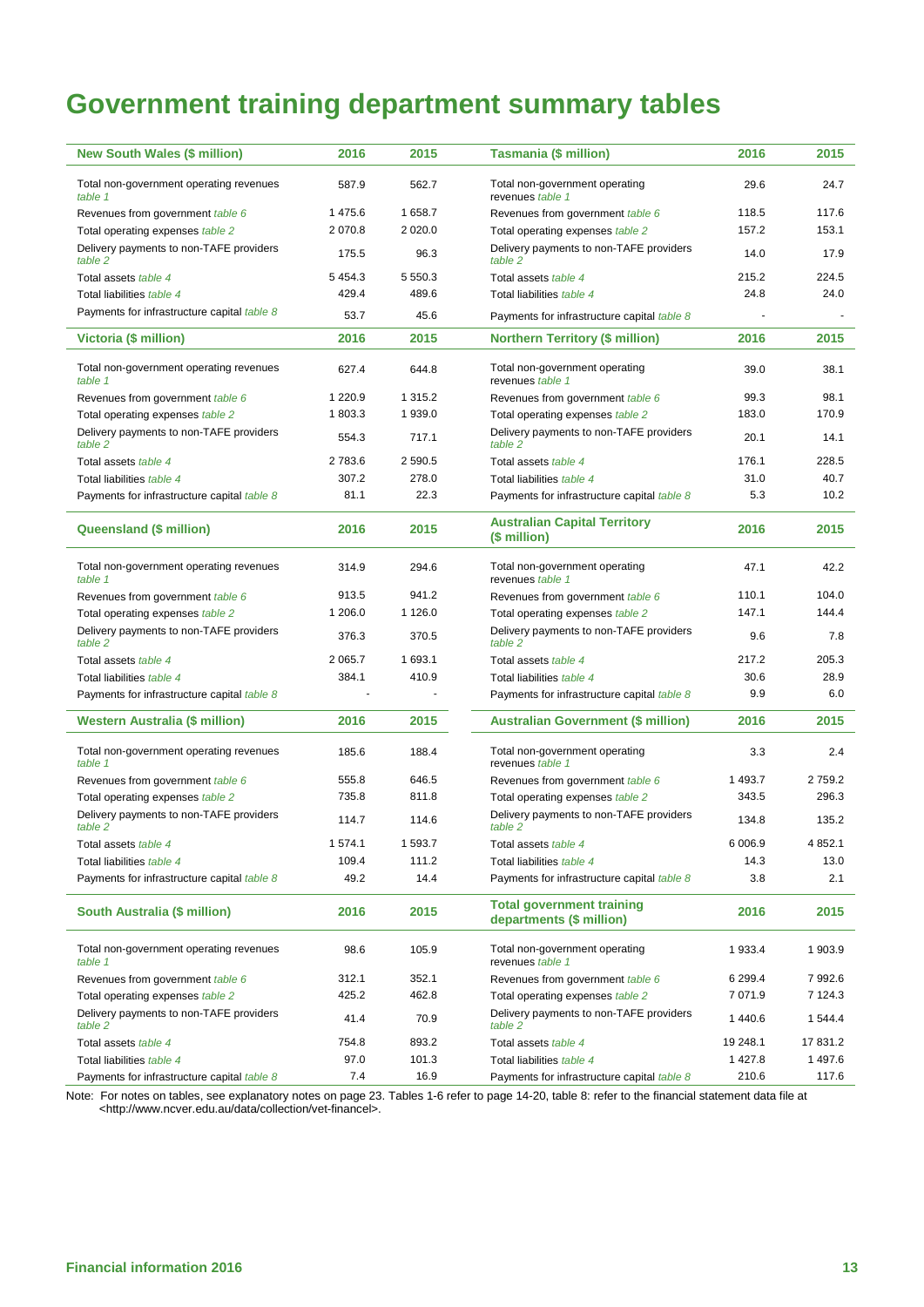# **Tables**

<span id="page-13-0"></span>

| Table 1 |  | Operating revenues by category for government training departments, 2012–16 (\$ million) |  |  |
|---------|--|------------------------------------------------------------------------------------------|--|--|
|---------|--|------------------------------------------------------------------------------------------|--|--|

| <b>Revenue category</b>                | <b>NSW</b>  | Vic.        | Qld         | <b>WA</b> | <b>SA</b> | Tas.   | NT     | <b>ACT</b> | Aust.<br>Govt            | <b>Total</b> |
|----------------------------------------|-------------|-------------|-------------|-----------|-----------|--------|--------|------------|--------------------------|--------------|
| <b>State/territory</b><br>government   |             |             |             |           |           |        |        |            |                          |              |
| 2016                                   | 877.6       | 698.7       | 542.7       | 356.2     | 179.7     | 79.1   | 78.8   | 70.0       | $\blacksquare$           | 2882.7       |
| 2015                                   | 1 0 3 0.0   | 824.8       | 571.6       | 444.7     | 217.5     | 77.8   | 74.5   | 66.5       | $\blacksquare$           | 3 3 0 7.4    |
| 2014                                   | 1 073.0     | 1 008.8     | 610.8       | 455.8     | 297.4     | 96.6   | 81.7   | 67.8       | $\blacksquare$           | 3691.9       |
| 2013                                   | 1 0 9 6.2   | 1 2 2 7 . 3 | 638.5       | 488.6     | 326.5     | 86.5   | 81.5   | 67.2       | $\blacksquare$           | 4 0 1 2.2    |
| 2012                                   | 1 1 6 5 . 0 | 1 547.1     | 683.9       | 483.1     | 219.8     | 87.1   | 77.2   | 70.7       | $\overline{\phantom{a}}$ | 4 3 3 3 . 9  |
| <b>Australian</b><br><b>Government</b> |             |             |             |           |           |        |        |            |                          |              |
| 2016                                   | 593.6       | 468.1       | 370.8       | 198.1     | 118.8     | 37.8   | 17.4   | 30.1       | 1 4 9 3.5                | 3 3 28.3     |
| 2015                                   | 584.0       | 456.6       | 369.6       | 200.6     | 117.7     | 39.8   | 19.2   | 29.9       | 2 7 5 7 . 7              | 4575.1       |
| 2014                                   | 491.3       | 383.0       | 300.4       | 171.8     | 99.1      | 33.9   | 16.0   | 24.9       | 1 608.8                  | 3 1 2 9 . 1  |
| 2013                                   | 597.7       | 464.4       | 348.2       | 197.9     | 122.1     | 41.7   | 17.4   | 28.4       | 739.7                    | 2 5 5 7 . 5  |
| 2012                                   | 544.4       | 447.3       | 305.4       | 172.6     | 111.2     | 40.0   | 19.5   | 31.9       | 510.8                    | 2 183.2      |
| <b>Fee-for-service</b>                 |             |             |             |           |           |        |        |            |                          |              |
| 2016                                   | 380.3       | 432.1       | 126.5       | 87.9      | 56.2      | 17.1   | 20.4   | 34.9       | $\blacksquare$           | 1 155.6      |
| 2015                                   | 336.1       | 441.4       | 130.7       | 85.3      | 64.4      | 16.2   | 19.9   | 28.7       | $\blacksquare$           | 1 1 2 2.6    |
| 2014                                   | 306.5       | 467.1       | 150.9       | 91.5      | 56.9      | 22.0   | 21.6   | 28.5       | $\blacksquare$           | 1 144.9      |
| 2013                                   | 341.1       | 573.3       | 154.3       | 88.1      | 55.3      | 20.2   | 30.5   | 27.0       | $\overline{\phantom{a}}$ | 1 2 8 9.8    |
| 2012                                   | 301.3       | 544.6       | 166.3       | 114.8     | 58.7      | 13.8   | 23.7   | 38.5       | $\overline{a}$           | 1 2 6 1 .5   |
| <b>Student fees and</b><br>charges     |             |             |             |           |           |        |        |            |                          |              |
| 2016                                   | 95.7        | 131.8       | 158.2       | 78.6      | 25.3      | 7.7    | 3.3    | 10.9       | $\overline{\phantom{a}}$ | 511.5        |
| 2015                                   | 118.3       | 136.2       | 131.6       | 79.0      | 26.0      | 5.9    | 2.9    | 11.5       | $\overline{\phantom{a}}$ | 511.3        |
| 2014                                   | 85.0        | 139.2       | 89.9        | 73.0      | 24.2      | 5.5    | 2.8    | 10.6       | $\overline{\phantom{a}}$ | 430.2        |
| 2013                                   | 83.5        | 144.4       | 84.8        | 47.9      | 28.8      | 5.1    | 5.1    | 9.0        | $\overline{\phantom{a}}$ | 408.6        |
| 2012                                   | 78.7        | 106.6       | 82.0        | 47.8      | 23.8      | 5.3    | 4.4    | 8.8        | L.                       | 357.4        |
| <b>Ancillary trading</b><br>and other  |             |             |             |           |           |        |        |            |                          |              |
| 2016                                   | 111.9       | 63.6        | 30.2        | 19.0      | 17.1      | 4.7    | 15.2   | 1.3        | 3.3                      | 266.3        |
| 2015                                   | 108.4       | 67.2        | 32.4        | 24.1      | 15.5      | 2.7    | 15.2   | 2.0        | 2.4                      | 270.0        |
| 2014                                   | 52.0        | 76.7        | 38.6        | 29.3      | 13.6      | 3.5    | 26.2   | 2.3        | 0.0                      | 242.3        |
| 2013                                   | 50.3        | 85.5        | 36.7        | 32.8      | 14.3      | 4.4    | 19.0   | 1.1        | 0.1                      | 244.2        |
| 2012                                   | 52.8        | 95.4        | 40.5        | 35.3      | 24.2      | 3.6    | 12.5   | 1.0        | 1.5                      | 266.9        |
| <b>Total</b>                           |             |             |             |           |           |        |        |            |                          |              |
| 2016                                   | 2 0 5 9.1   | 1794.2      | 1 2 2 8 . 4 | 739.8     | 397.0     | 146.5  | 135.2  | 147.3      | 1496.8                   | 8 144.4      |
| 2015                                   | 2 176.7     | 1926.2      | 1 2 3 5 . 8 | 833.7     | 441.1     | 142.3  | 131.8  | 138.6      | 2760.1                   | 9786.3       |
| 2014                                   | 2 0 0 7.7   | 2 0 74.7    | 1 190.6     | 821.5     | 491.2     | 161.5  | 148.3  | 134.1      | 1 608.8                  | 8 6 38.5     |
| 2013                                   | 2 1 68.8    | 2 4 9 4.9   | 1 2 6 2.5   | 855.3     | 547.0     | 158.0  | 153.6  | 132.6      | 739.7                    | 8512.4       |
| 2012                                   | 2 142.3     | 2741.0      | 1 278.1     | 853.5     | 437.8     | 149.9  | 137.2  | 150.9      | 512.3                    | 8 4 0 2.9    |
| % change 2015-16                       | $-5.4$      | $-6.9$      | $-0.6$      | $-11.3$   | $-10.0$   | 3.0    | 2.6    | 6.3        | $-45.8$                  | $-16.8$      |
| % change 2012-16                       | $-3.9$      | $-34.5$     | $-3.9$      | $-13.3$   | $-9.3$    | $-2.2$ | $-1.5$ | $-2.4$     | 192.2                    | $-3.1$       |
|                                        |             |             |             |           |           |        |        |            |                          |              |

Note that percentages presented in this publication are reported to one decimal place. All other numbers, after aggregation, have been rounded to the nearest hundred thousand. Rounding can lead to situations where the numbers in the body of a given table might not add to the rounded totals. For notes on tables, see explanatory notes on page 23.

Reference data: financial statement data file at <http://www.ncver.edu.au/data/collection/vet-financel>.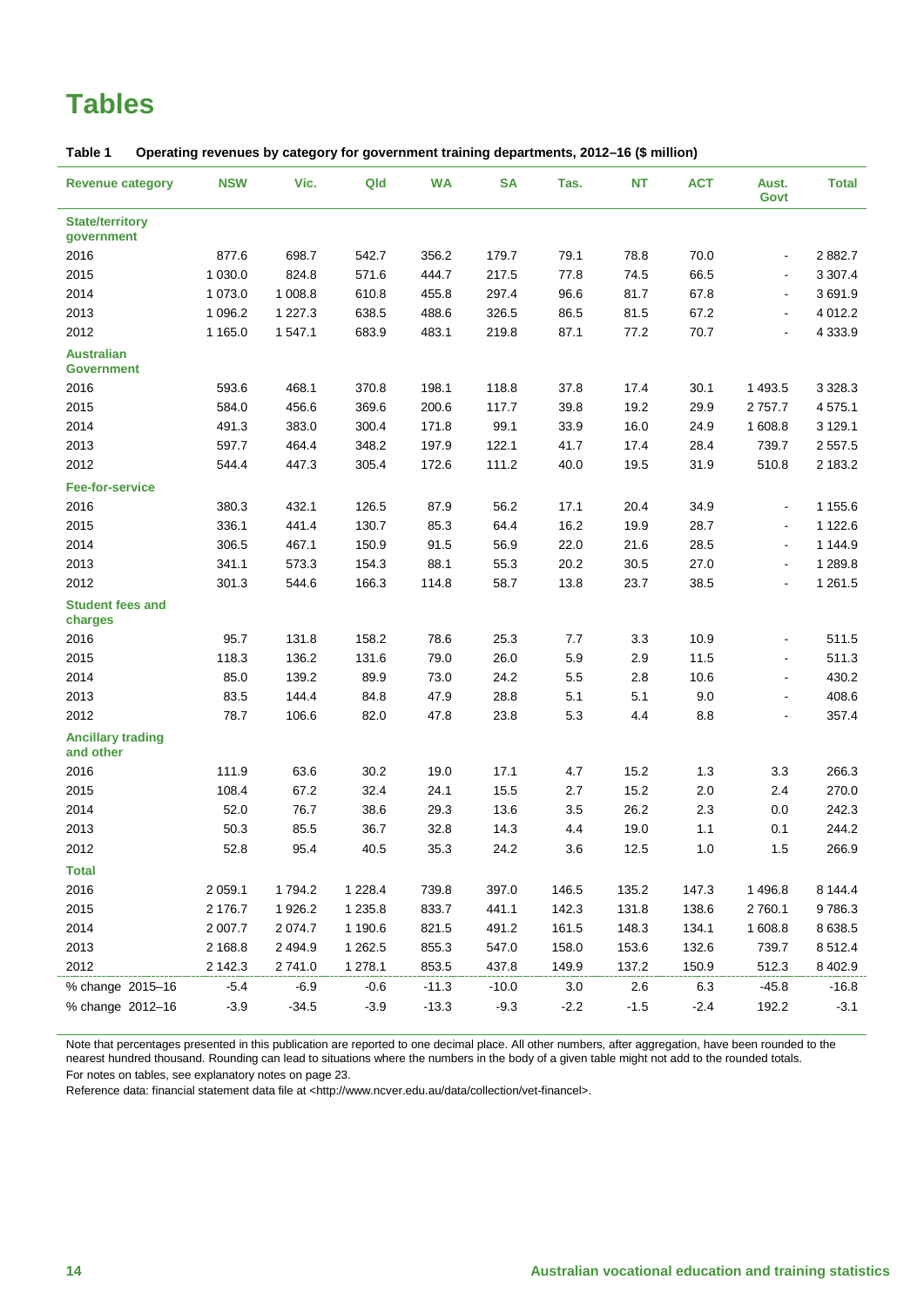<span id="page-14-0"></span>

| Table 2 |  |  | Operating expenditures by category for government training departments, 2012–16 (\$ million) |  |
|---------|--|--|----------------------------------------------------------------------------------------------|--|
|---------|--|--|----------------------------------------------------------------------------------------------|--|

| <b>Expenditure</b><br>category                               | <b>NSW</b>  | Vic.      | Qld         | <b>WA</b> | <b>SA</b> | Tas.   | NT    | <b>ACT</b> | Aust.<br>Govt  | <b>Total</b> |
|--------------------------------------------------------------|-------------|-----------|-------------|-----------|-----------|--------|-------|------------|----------------|--------------|
| <b>Employee costs</b>                                        |             |           |             |           |           |        |       |            |                |              |
| 2016                                                         | 1 148.1     | 715.2     | 484.3       | 452.2     | 239.7     | 83.9   | 88.0  | 87.4       | 50.0           | 3 3 4 8.7    |
| 2015                                                         | 1 1 9 8.4   | 709.4     | 482.0       | 499.3     | 247.2     | 86.4   | 83.0  | 85.6       | 42.2           | 3 4 3 3.5    |
| 2014                                                         | 1 3 3 2.6   | 741.8     | 567.4       | 506.1     | 279.3     | 100.5  | 81.4  | 84.8       | 41.8           | 3735.8       |
| 2013                                                         | 1 376.8     | 1 0 2 3.1 | 616.9       | 511.8     | 298.3     | 97.3   | 76.8  | 82.6       | 49.1           | 4 132.7      |
| 2012                                                         | 1 4 5 4 . 3 | 1 188.6   | 641.8       | 504.2     | 282.6     | 100.3  | 73.0  | 83.0       | 45.4           | 4 3 7 3 . 2  |
| <b>Supplies and</b><br>services*                             |             |           |             |           |           |        |       |            |                |              |
| 2016                                                         | 528.5       | 410.3     | 281.7       | 134.4     | 103.3     | 43.2   | 56.1  | 40.4       | 62.9           | 1661.0       |
| 2015                                                         | 524.4       | 387.2     | 231.0       | 152.9     | 106.2     | 34.1   | 55.6  | 41.2       | 46.4           | 1579.1       |
| 2014                                                         | 531.8       | 461.7     | 284.3       | 165.5     | 113.9     | 37.6   | 61.1  | 38.1       | 24.3           | 1718.4       |
| 2013                                                         | 456.4       | 571.9     | 270.9       | 165.3     | 111.0     | 35.1   | 55.1  | 40.3       | 116.7          | 1822.7       |
| 2012                                                         | 432.8       | 555.1     | 333.5       | 186.0     | 112.0     | 35.5   | 46.7  | 47.0       | 169.6          | 1918.0       |
| <b>Grants and</b><br><b>subsidies</b>                        |             |           |             |           |           |        |       |            |                |              |
| 2016                                                         | 66.7        | 55.9      | 23.4        | 2.5       | 14.5      | 8.2    | 8.9   | 1.0        | 92.4           | 273.4        |
| 2015                                                         | 65.5        | 58.1      | 18.3        | 12.0      | 12.6      | 5.0    | 7.4   | 0.9        | 71.8           | 251.6        |
| 2014                                                         | 36.5        | 51.4      | 21.7        | 5.2       | 12.8      | 4.6    | 11.4  | 1.0        | 55.5           | 200.1        |
| 2013                                                         | 44.0        | 66.6      | 26.9        | 24.7      | 14.4      | 5.2    | 10.6  | 4.8        | 82.1           | 279.3        |
| 2012                                                         | 39.4        | 23.1      | 48.8        | 2.9       | 17.5      | 8.3    | 20.6  | 10.5       | 109.1          | 280.3        |
| <b>Payments to</b><br>non-TAFE providers<br>for VET delivery |             |           |             |           |           |        |       |            |                |              |
| 2016                                                         | 175.5       | 554.3     | 376.3       | 114.7     | 41.4      | 14.0   | 20.1  | 9.6        | 134.8          | 1 440.6      |
| 2015                                                         | 96.3        | 717.1     | 370.5       | 114.6     | 70.9      | 17.9   | 14.1  | 7.8        | 135.2          | 1544.4       |
| 2014                                                         | 132.3       | 855.0     | 262.0       | 113.3     | 93.5      | 16.3   | 14.6  | 8.3        | 85.1           | 1580.3       |
| 2013                                                         | 95.7        | 799.2     | 185.0       | 122.5     | 127.8     | 11.9   | 11.0  | 8.8        | $\blacksquare$ | 1 3 6 1 .9   |
| 2012                                                         | 148.6       | 804.2     | 200.4       | 132.5     | 81.0      | 11.3   | 13.5  | 8.8        | $\overline{a}$ | 1 400.3      |
| <b>Depreciation and</b><br>amortisation                      |             |           |             |           |           |        |       |            |                |              |
| 2016                                                         | 152.0       | 67.5      | 40.2        | 32.0      | 26.2      | 7.9    | 10.0  | 8.7        | 3.5            | 348.1        |
| 2015                                                         | 135.4       | 67.1      | 24.2        | 33.0      | 25.9      | 9.7    | 10.8  | 9.0        | 0.7            | 315.6        |
| 2014                                                         | 134.0       | 71.9      | 46.5        | 31.2      | 26.9      | 11.8   | 10.3  | 8.8        | 0.8            | 342.2        |
| 2013                                                         | 139.6       | 99.1      | 69.7        | 30.8      | 25.6      | 12.5   | 9.3   | 8.7        | 2.7            | 398.1        |
| 2012                                                         | 98.2        | 100.0     | 70.5        | 27.9      | 23.1      | 10.3   | 8.7   | 8.8        | 0.9            | 348.3        |
| <b>Total</b>                                                 |             |           |             |           |           |        |       |            |                |              |
| 2016                                                         | 2 0 7 0.8   | 1803.3    | 1 206.0     | 735.8     | 425.2     | 157.2  | 183.0 | 147.1      | 343.5          | 7 0 7 1.9    |
| 2015                                                         | 2 0 2 0.0   | 1939.0    | 1 1 2 6 .0  | 811.8     | 462.8     | 153.1  | 170.9 | 144.4      | 296.3          | 7 1 2 4 . 3  |
| 2014                                                         | 2 167.2     | 2 181.9   | 1 182.0     | 821.3     | 526.3     | 170.8  | 178.8 | 141.0      | 207.6          | 7576.8       |
| 2013                                                         | 2 112.5     | 2 5 6 0.0 | 1 1 69.3    | 855.0     | 577.1     | 162.0  | 162.8 | 145.3      | 250.6          | 7994.6       |
| 2012                                                         | 2 173.3     | 2671.0    | 1 2 9 4 . 9 | 853.5     | 516.2     | 165.7  | 162.5 | 158.0      | 324.9          | 8 3 2 0.0    |
| % change<br>$2015 - 16$                                      | 2.5         | $-7.0$    | 7.1         | $-9.4$    | $-8.1$    | 2.7    | 7.1   | 1.8        | 15.9           | $-0.7$       |
| % change<br>$2012 - 16$                                      | $-4.7$      | $-32.5$   | $-6.9$      | $-13.8$   | $-17.6$   | $-5.1$ | 12.6  | $-6.9$     | 5.7            | $-15.0$      |

Note that percentages presented in this publication are reported to one decimal place. All other numbers, after aggregation, have been rounded to the nearest hundred thousand. Rounding can lead to situations where the numbers in the body of a given table might not add to the rounded totals. \*Supplies and services include supplies and services, other expenses, borrowing costs, loss on sale of property, plant & equipment and impairment losses. Refer to table 6 financial statement data file at <http://www.ncver.edu.au/data/collection/vet-financel>.

Total payments to non-TAFE providers for training delivery' include Commonwealth payments to non-TAFE providers for years 2014, 2015 and 2016 for reporting years 2012 and 2013 these payments were reported by the Commonwealth under supplies and services expenses. For notes on tables, see explanatory notes on page 23.

Reference data: financial statement data file at <http://www.ncver.edu.au/data/collection/vet-financel>.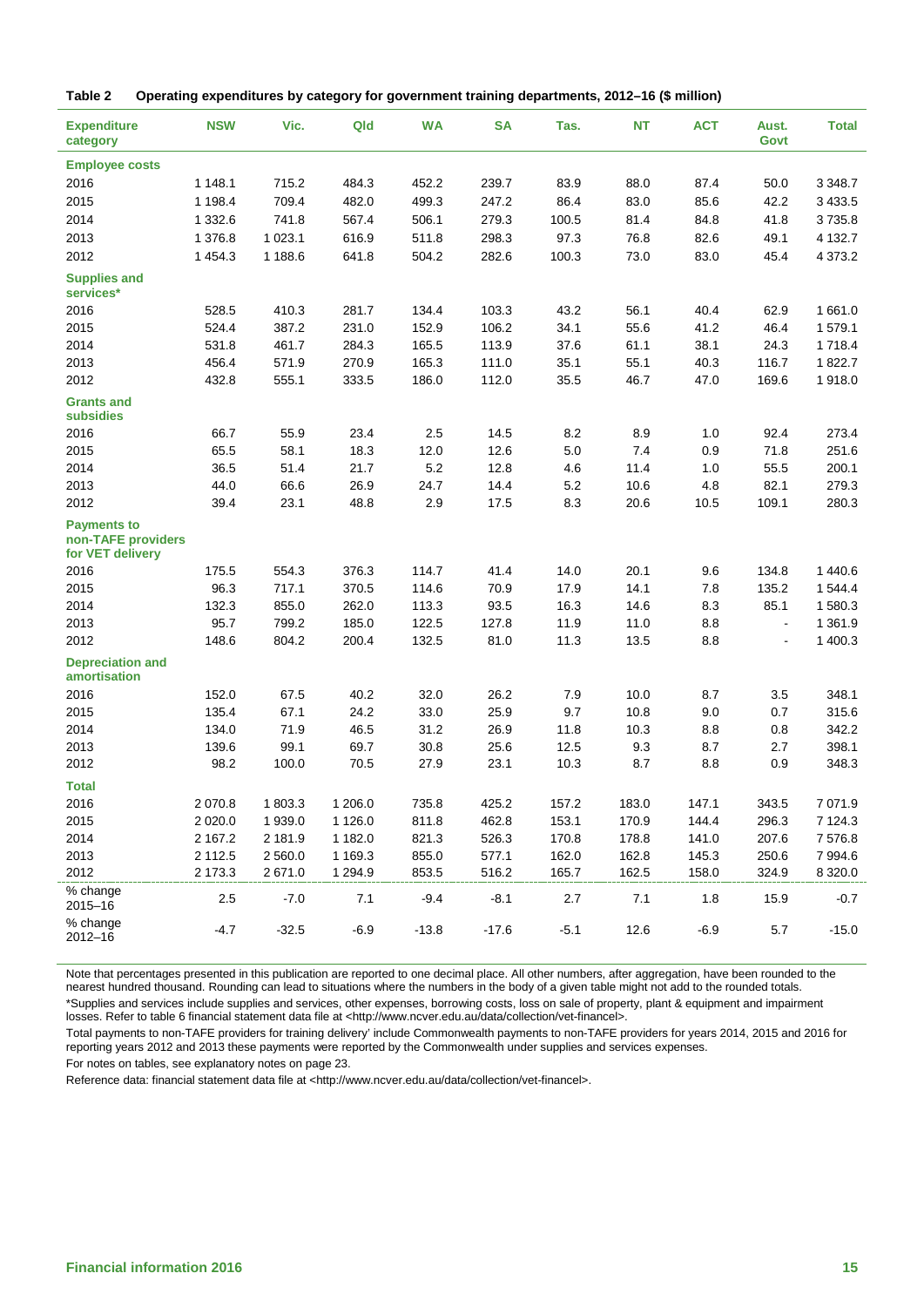<span id="page-15-0"></span>

| Table 3 |  |  | Operating expenditures by activity for state and territory government training departments, 2012-16 (\$ million) |
|---------|--|--|------------------------------------------------------------------------------------------------------------------|
|---------|--|--|------------------------------------------------------------------------------------------------------------------|

| <b>Expenditure activity</b>                      | <b>NSW</b> | Vic.        | Qld         | <b>WA</b> | <b>SA</b> | Tas.   | <b>NT</b> | <b>ACT</b> | <b>Total</b> |
|--------------------------------------------------|------------|-------------|-------------|-----------|-----------|--------|-----------|------------|--------------|
| <b>Delivery provision and</b><br>support         |            |             |             |           |           |        |           |            |              |
| 2016                                             | 1 2 68.6   | 1 140.4     | 757.2       | 470.7     | 244.0     | 90.9   | 105.4     | 102.9      | 4 180.0      |
| 2015                                             | 1 4 3 0.1  | 1 3 2 5 . 2 | 706.9       | 507.0     | 289.3     | 111.5  | 94.2      | 101.0      | 4565.3       |
| 2014                                             | 1 2 2 2.2  | 1 473.5     | 744.7       | 496.6     | 338.0     | 117.7  | 97.9      | 98.6       | 4589.1       |
| 2013                                             | 1 1 9 6.8  | 1 662.5     | 738.7       | 551.2     | 384.1     | 114.8  | 89.4      | 101.6      | 4 8 3 9.1    |
| 2012                                             | 1 2 9 8.5  | 1869.9      | 789.6       | 549.1     | 311.5     | 118.7  | 99.1      | 110.5      | 5 146.8      |
| <b>Administration and</b><br>general services    |            |             |             |           |           |        |           |            |              |
| 2016                                             | 543.1      | 324.3       | 311.5       | 118.1     | 120.7     | 38.0   | 44.4      | 24.3       | 1 5 2 4 . 2  |
| 2015                                             | 352.8      | 297.0       | 290.8       | 166.1     | 104.7     | 33.8   | 44.5      | 23.8       | 1 313.6      |
| 2014                                             | 656.7      | 327.8       | 307.0       | 189.8     | 137.2     | 33.4   | 51.1      | 23.3       | 1726.1       |
| 2013                                             | 645.8      | 416.1       | 273.4       | 173.1     | 133.8     | 32.3   | 43.8      | 24.0       | 1742.2       |
| 2012                                             | 629.7      | 474.7       | 283.2       | 176.2     | 131.3     | 30.3   | 36.6      | 26.1       | 1788.0       |
| <b>Property, plant and</b><br>equipment services |            |             |             |           |           |        |           |            |              |
| 2016                                             | 197.4      | 122.7       | 75.0        | 88.6      | 42.1      | 25.0   | 15.8      | 13.0       | 579.6        |
| 2015                                             | 160.7      | 113.8       | 70.0        | 73.1      | 47.7      | 4.3    | 14.8      | 12.7       | 497.2        |
| 2014                                             | 197.2      | 126.1       | 76.3        | 82.3      | 37.4      | 11.4   | 13.7      | 12.4       | 556.8        |
| 2013                                             | 194.6      | 178.9       | 95.3        | 81.8      | 45.9      | 10.3   | 13.6      | 12.8       | 633.3        |
| 2012                                             | 146.3      | 239.6       | 129.9       | 83.0      | 45.1      | 9.5    | 13.8      | 13.9       | 681.2        |
| <b>Student and</b><br>other services             |            |             |             |           |           |        |           |            |              |
| 2016                                             | 61.8       | 215.8       | 62.4        | 58.5      | 18.5      | 3.3    | 17.4      | 7.0        | 444.6        |
| 2015                                             | 76.4       | 203.0       | 58.2        | 65.5      | 21.1      | 3.5    | 17.3      | 6.9        | 451.9        |
| 2014                                             | 91.1       | 254.6       | 54.0        | 52.7      | 13.7      | 8.4    | 16.1      | 6.7        | 497.2        |
| 2013                                             | 75.2       | 302.6       | 61.9        | 48.9      | 13.3      | 4.6    | 16.0      | 6.9        | 529.5        |
| 2012                                             | 98.9       | 86.8        | 92.2        | 45.2      | 28.3      | 7.2    | 13.0      | 7.5        | 379.1        |
| <b>Total</b>                                     |            |             |             |           |           |        |           |            |              |
| 2016                                             | 2 0 7 0.8  | 1803.3      | 1 206.0     | 735.8     | 425.2     | 157.2  | 183.0     | 147.1      | 6728.4       |
| 2015                                             | 2 0 2 0.0  | 1939.0      | 1 1 2 6 .0  | 811.8     | 462.8     | 153.1  | 170.9     | 144.4      | 6828.0       |
| 2014                                             | 2 167.2    | 2 181.9     | 1 182.0     | 821.3     | 526.3     | 170.8  | 178.8     | 141.0      | 7 3 6 9.2    |
| 2013                                             | 2 1 1 2 .5 | 2 5 6 0.0   | 1 1 69.3    | 855.0     | 577.1     | 162.0  | 162.8     | 145.3      | 7744.0       |
| 2012                                             | 2 173.3    | 2671.0      | 1 2 9 4 . 9 | 853.5     | 516.2     | 165.7  | 162.5     | 158.0      | 7 995.1      |
| % change 2015-16                                 | 2.5        | $-7.0$      | 7.1         | $-9.4$    | $-8.1$    | 2.7    | 7.1       | 1.8        | $-1.5$       |
| % change 2012-16                                 | $-4.7$     | $-32.5$     | $-6.9$      | $-13.8$   | $-17.6$   | $-5.1$ | 12.6      | $-6.9$     | $-15.8$      |

Note that percentages presented in this publication are reported to one decimal place. All other numbers, after aggregation, have been rounded to the nearest hundred thousand. Rounding can lead to situations where the numbers in the body of a given table might not add to the rounded totals. For notes on tables, see explanatory notes on page 23. Reference data: financial statement data file at <http://www.ncver.edu.au/data/collection/vetfinancel>.

i.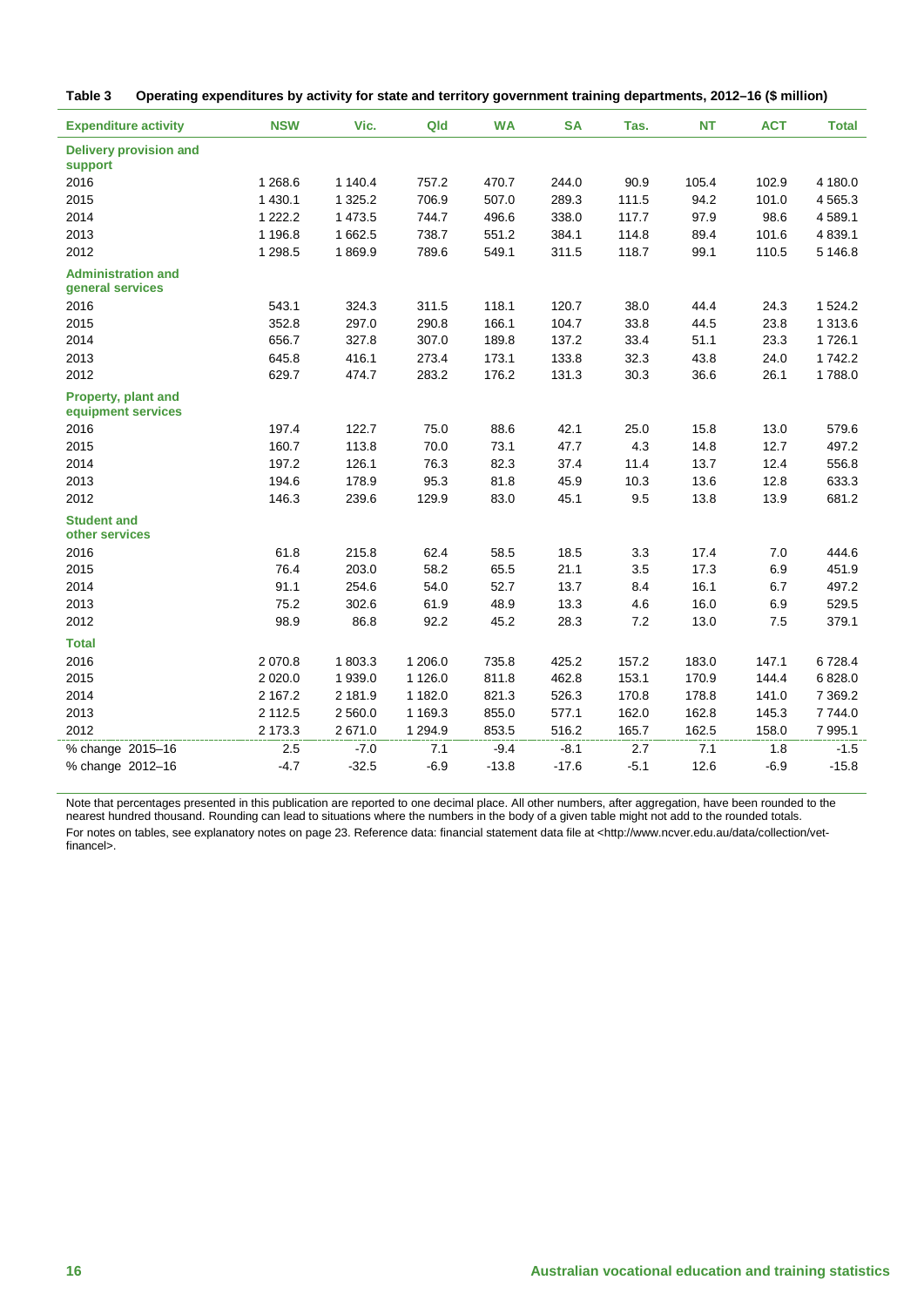<span id="page-16-0"></span>

| Table 4 | Summary statement of financial position for government training departments, 2012-16 (\$ million) |  |  |  |  |  |  |  |  |
|---------|---------------------------------------------------------------------------------------------------|--|--|--|--|--|--|--|--|
|---------|---------------------------------------------------------------------------------------------------|--|--|--|--|--|--|--|--|

| <b>Financial position</b>      | <b>NSW</b>     | Vic.        | Qld       | <b>WA</b>   | <b>SA</b> | Tas.    | <b>NT</b> | <b>ACT</b> | Aust.<br>Govt  | <b>Total</b> |
|--------------------------------|----------------|-------------|-----------|-------------|-----------|---------|-----------|------------|----------------|--------------|
| <b>Current assets</b>          |                |             |           |             |           |         |           |            |                |              |
| 2016                           | 844.1          | 636.9       | 473.8     | 337.8       | 692.8     | 9.0     | (6.6)     | 28.3       | 41.4           | 3 0 5 7.5    |
| 2015                           | 819.3          | 518.5       | 514.0     | 341.2       | 90.8      | 8.7     | 41.4      | 17.4       | 37.1           | 2 3 8 8.2    |
| 2014                           | 611.2          | 456.0       | 343.2     | 323.6       | 165.8     | 11.5    | 61.5      | 12.6       | 33.4           | 2018.9       |
| 2013                           | 482.7          | 578.2       | 250.5     | 348.0       | 158.7     | 7.5     | 67.3      | 30.1       | 39.5           | 1962.5       |
| 2012                           | 285.8          | 682.3       | 100.1     | 406.6       | 146.8     | 6.0     | 67.9      | 33.3       | 38.9           | 1767.7       |
| <b>Non-current assets</b>      |                |             |           |             |           |         |           |            |                |              |
| 2016                           | 4610.2         | 2 146.7     | 1591.9    | 1 2 3 6 . 3 | 62.0      | 206.2   | 182.8     | 189.0      | 5965.6         | 16 190.7     |
| 2015                           | 4730.9         | 2 0 7 2 .0  | 1 179.2   | 1 2 5 2.5   | 802.4     | 215.9   | 187.1     | 188.0      | 4815.0         | 15 443.0     |
| 2014                           | 4 5 6 3.0      | 2 0 7 2 . 3 | 664.5     | 1 296.6     | 811.7     | 285.1   | 194.1     | 189.6      | 2 3 5 0.7      | 12 427.5     |
| 2013                           | 4 4 6 0.5      | 3 0 0 3.6   | 1771.7    | 1 2 2 3 . 1 | 885.7     | 292.9   | 195.6     | 206.9      | 949.6          | 12 989.6     |
| 2012                           | 4 2 2 6 .5     | 3 0 1 2 . 3 | 1873.1    | 1 1 38.5    | 816.5     | 291.7   | 188.2     | 211.6      | 451.2          | 12 209.5     |
| <b>Total assets</b>            |                |             |           |             |           |         |           |            |                |              |
| 2016                           | 5 4 5 4 . 3    | 2783.6      | 2 0 65.7  | 1574.1      | 754.8     | 215.2   | 176.1     | 217.2      | 6 006.9        | 19 248.1     |
| 2015                           | 5 5 5 0 . 3    | 2 5 9 0.5   | 1 693.1   | 1593.7      | 893.2     | 224.5   | 228.5     | 205.3      | 4 8 5 2.1      | 17 831.2     |
| 2014                           | 5 1 7 4 . 2    | 2528.3      | 1 0 0 7.7 | 1620.3      | 977.5     | 296.6   | 255.5     | 202.2      | 2 3 8 4 . 1    | 14 4 4 6.4   |
| 2013                           | 4 9 4 3.2      | 3581.8      | 2 0 2 2.2 | 1571.1      | 1 044.4   | 300.5   | 262.9     | 237.0      | 989.1          | 14 952.1     |
| 2012                           | 4512.3         | 3 694.6     | 1 973.1   | 1 545.1     | 963.4     | 297.7   | 256.0     | 244.8      | 490.2          | 13 977.2     |
| <b>Current liabilities</b>     |                |             |           |             |           |         |           |            |                |              |
| 2016                           | 429.4          | 237.5       | 104.5     | 93.1        | 36.9      | 11.9    | 28.3      | 29.4       | 14.3           | 985.2        |
| 2015                           | 489.6          | 227.0       | 118.3     | 91.2        | 39.1      | 10.6    | 37.7      | 27.7       | 13.0           | 1 0 5 4 . 3  |
| 2014                           | 464.4          | 245.7       | 130.8     | 135.5       | 50.4      | 11.8    | 29.7      | 24.1       | 10.4           | 1 102.7      |
| 2013                           | 309.0          | 357.0       | 110.2     | 125.0       | 78.0      | 13.0    | 28.3      | 26.3       | 17.1           | 1 0 6 3.9    |
| 2012                           | 263.2          | 471.5       | 127.5     | 128.0       | 68.5      | 18.9    | 29.0      | 26.2       | 17.0           | 1 149.9      |
| <b>Non-current liabilities</b> |                |             |           |             |           |         |           |            |                |              |
| 2016                           |                | 69.7        | 279.5     | 16.3        | 60.2      | 12.9    | 2.7       | 1.2        |                | 442.6        |
| 2015                           | $\blacksquare$ | 51.1        | 292.6     | 19.9        | 62.3      | 13.3    | 3.0       | 1.2        | $\blacksquare$ | 443.4        |
| 2014                           | 39.4           | 46.2        | 291.3     | 20.7        | 64.2      | 13.8    | 3.7       | 1.7        | $\blacksquare$ | 481.1        |
| 2013                           | 34.5           | 58.7        | 303.2     | 20.4        | 64.9      | 12.3    | 7.3       | 2.3        | $\blacksquare$ | 503.5        |
| 2012                           | 50.9           | 72.6        | 312.5     | 20.7        | 67.4      | 8.6     | 3.5       | 2.8        | $\overline{a}$ | 539.0        |
| <b>Total liabilities</b>       |                |             |           |             |           |         |           |            |                |              |
| 2016                           | 429.4          | 307.2       | 384.1     | 109.4       | 97.0      | 24.8    | 31.0      | 30.6       | 14.3           | 1 4 2 7 . 8  |
| 2015                           | 489.6          | 278.0       | 410.9     | 111.2       | 101.3     | 24.0    | 40.7      | 28.9       | 13.0           | 1 497.6      |
| 2014                           | 503.8          | 291.9       | 422.1     | 156.2       | 114.6     | 25.6    | 33.3      | 25.8       | 10.4           | 1583.7       |
| 2013                           | 343.6          | 415.6       | 413.4     | 145.4       | 142.8     | 25.3    | 35.7      | 28.6       | 17.1           | 1 5 6 7 . 4  |
| 2012                           | 314.0          | 544.1       | 440.0     | 148.7       | 135.9     | 27.5    | 32.5      | 29.0       | 17.0           | 1688.9       |
| <b>Net assets</b>              |                |             |           |             |           |         |           |            |                |              |
| 2016                           | 5 0 2 5 .0     | 2 4 7 6.4   | 1681.7    | 1464.7      | 657.8     | 190.4   | 145.1     | 186.6      | 5992.6         | 17 820.3     |
| 2015                           | 5 060.7        | 2 3 1 2 . 4 | 1 2 8 2.2 | 1 482.5     | 791.8     | 200.6   | 187.8     | 176.4      | 4 8 3 9.0      | 16 333.6     |
| 2014                           | 4670.4         | 2 2 3 6.4   | 585.5     | 1464.0      | 862.9     | 271.0   | 222.2     | 176.4      | 2 3 7 3 . 7    | 12 862.7     |
| 2013                           | 4599.6         | 3 166.2     | 1 608.9   | 1 4 2 5.7   | 901.6     | 275.2   | 227.2     | 208.4      | 972.0          | 13 384.7     |
| 2012                           | 4 198.3        | 3 150.4     | 1 533.1   | 1 3 9 6.4   | 827.4     | 270.2   | 223.5     | 215.9      | 473.1          | 12 288.3     |
| % change 2015-16               | $-0.7$         | 7.1         | 31.2      | $-1.2$      | $-16.9$   | $-5.1$  | $-22.7$   | 5.8        | 23.8           | 9.1          |
| % change 2012-16               | 19.7           | $-21.4$     | 9.7       | 4.9         | $-20.5$   | $-29.5$ | $-35.1$   | $-13.6$    | 1166.6         | 45.0         |

Note that percentages presented in this publication are reported to one decimal place. All other numbers, after aggregation, have been rounded to the nearest hundred thousand. Rounding can lead to situations where the numbers in the body of a given table might not add to the rounded totals. For notes on tables, see explanatory notes on page 23. Reference data: financial statement data file at <http://www.ncver.edu.au/data/collection/vetfinancel>.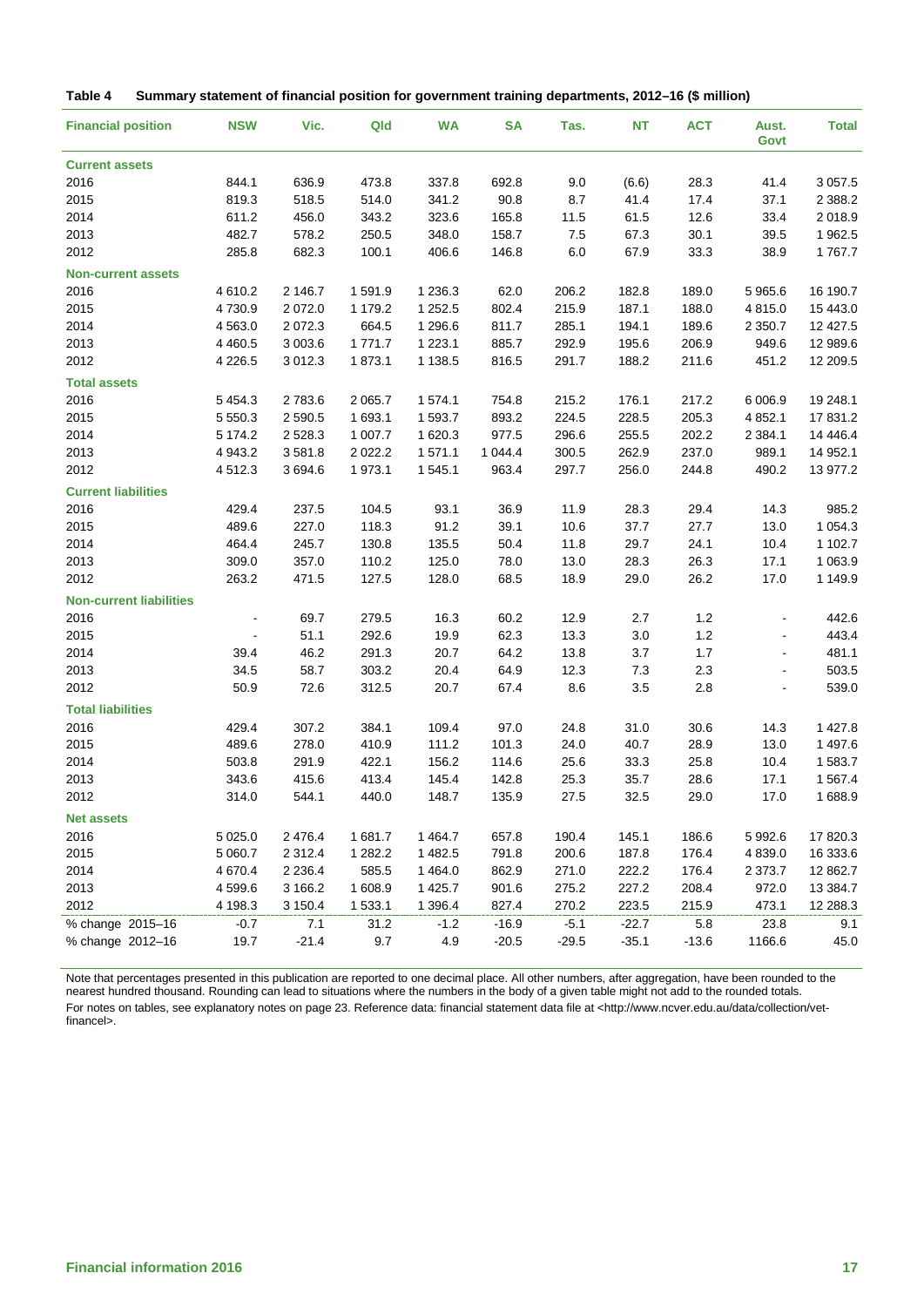| <b>Property, plant</b><br>and equipment       | <b>NSW</b>     | Vic.        | Qld       | <b>WA</b>   | <b>SA</b> | Tas.                     | <b>NT</b> | <b>ACT</b> | Aust.<br>Govt  | <b>Total</b> |
|-----------------------------------------------|----------------|-------------|-----------|-------------|-----------|--------------------------|-----------|------------|----------------|--------------|
| <b>Land and</b><br>buildings                  |                |             |           |             |           |                          |           |            |                |              |
| 2016                                          | 4 5 64.2       | 1 9 2 4 . 2 | 1 2 9 6.8 | 1 1 5 2 . 1 | 18.5      | 196.6                    | 175.7     | 176.2      | ٠              | 9 5 0 4.3    |
| 2015                                          | 4 6 5 6.1      | 1815.0      | 916.2     | 1 149.1     | 755.3     | 208.5                    | 178.6     | 177.6      | ۰.             | 9856.4       |
| 2014                                          | 4 4 6 9.0      | 1836.8      | 409.5     | 1 1 28.9    | 751.3     | 276.7                    | 183.9     | 180.1      | $\blacksquare$ | 9 2 3 6.2    |
| 2013                                          | 4 3 1 2.8      | 2 666.5     | 1 480.8   | 1 0 7 7 . 8 | 714.5     | 283.5                    | 183.4     | 196.9      | ÷.             | 10 916.2     |
| 2012                                          | 4 170.2        | 2728.4      | 1522.0    | 1 0 36.8    | 738.3     | 280.7                    | 177.3     | 200.7      | ÷.             | 10 854.3     |
| <b>Plant, equipment</b><br>and motor vehicles |                |             |           |             |           |                          |           |            |                |              |
| 2016                                          | 37.1           | 77.6        | 266.0     | 19.9        | 14.7      | 5.1                      | 2.5       | 7.1        |                | 430.0        |
| 2015                                          | 65.5           | 67.4        | 241.7     | 27.9        | 17.2      | 7.4                      | 2.7       | 6.6        | $\blacksquare$ | 436.4        |
| 2014                                          | 84.3           | 74.5        | 241.1     | 31.6        | 18.6      | 8.4                      | 2.9       | 7.1        | $\blacksquare$ | 468.5        |
| 2013                                          | 142.5          | 121.4       | 268.3     | 28.8        | 17.8      | 9.5                      | 3.6       | 7.9        | $\blacksquare$ | 599.7        |
| 2012                                          | 51.0           | 177.1       | 268.5     | 34.2        | 20.6      | 6.9                      | 3.2       | 7.8        |                | 569.4        |
| <b>Other</b>                                  |                |             |           |             |           |                          |           |            |                |              |
| 2016                                          | 4.1            | 95.9        | 26.2      | 4.9         | 3.4       | 4.5                      | 4.0       | 3.0        | $\frac{1}{2}$  | 145.9        |
| 2015                                          | 4.5            | 95.4        | 16.5      | 35.4        | 4.4       | $\blacksquare$           | 4.3       | 0.5        | $\blacksquare$ | 161.2        |
| 2014                                          | 4.7            | 38.9        | 1.8       | 59.2        | 14.7      | $\overline{\phantom{a}}$ | 4.4       | 0.5        | $\blacksquare$ | 124.3        |
| 2013                                          |                | 46.2        | 7.8       | 82.4        | 127.8     | $\blacksquare$           | 5.4       | 0.6        |                | 270.2        |
| 2012                                          | $\blacksquare$ | 15.1        | 64.5      | 34.3        | 34.9      | 4.1                      | 5.2       | 1.2        | $\blacksquare$ | 159.3        |
| <b>Total</b>                                  |                |             |           |             |           |                          |           |            |                |              |
| 2016                                          | 4 605.5        | 2 097.7     | 1589.0    | 1 176.9     | 36.6      | 206.2                    | 182.2     | 186.3      | $\blacksquare$ | 10 080.2     |
| 2015                                          | 4726.1         | 1977.8      | 1 174.5   | 1 2 1 2 . 4 | 776.9     | 215.9                    | 185.7     | 184.7      | ÷              | 10 453.9     |
| 2014                                          | 4 5 5 8 . 0    | 1950.3      | 652.5     | 1 2 1 9 . 8 | 784.6     | 285.1                    | 191.2     | 187.7      | $\blacksquare$ | 9829.1       |
| 2013                                          | 4 4 5 5.3      | 2 8 3 4.1   | 1757.0    | 1 189.0     | 860.1     | 292.9                    | 192.4     | 205.4      | $\blacksquare$ | 11 786.2     |
| 2012                                          | 4 2 2 1 . 3    | 2 9 2 0.7   | 1854.9    | 1 105.4     | 793.7     | 291.7                    | 185.7     | 209.6      | $\blacksquare$ | 11 582.9     |
| % change<br>$2015 - 16$                       | $-2.6$         | 6.1         | 35.3      | $-2.9$      | $-95.3$   | $-4.5$                   | $-1.9$    | 0.9        | ÷.             | $-3.6$       |
| % change<br>$2012 - 16$                       | 9.1            | $-28.2$     | $-14.3$   | 6.5         | $-95.4$   | $-29.3$                  | $-1.9$    | $-11.1$    |                | $-13.0$      |

<span id="page-17-0"></span>

| Table 5 | Accumulated values of property, plant and equipment assets for government training departments, 2012-16 |
|---------|---------------------------------------------------------------------------------------------------------|
|         | (\$ million)                                                                                            |

Note that percentages presented in this publication are reported to one decimal place. All other numbers, after aggregation, have been rounded to the nearest hundred thousand. Rounding can lead to situations where the numbers in the body of a given table might not add to the rounded totals. For notes on tables, see explanatory notes on page 23. Reference data: financial statement data file at <http://www.ncver.edu.au/data/collection/vetfinancel>.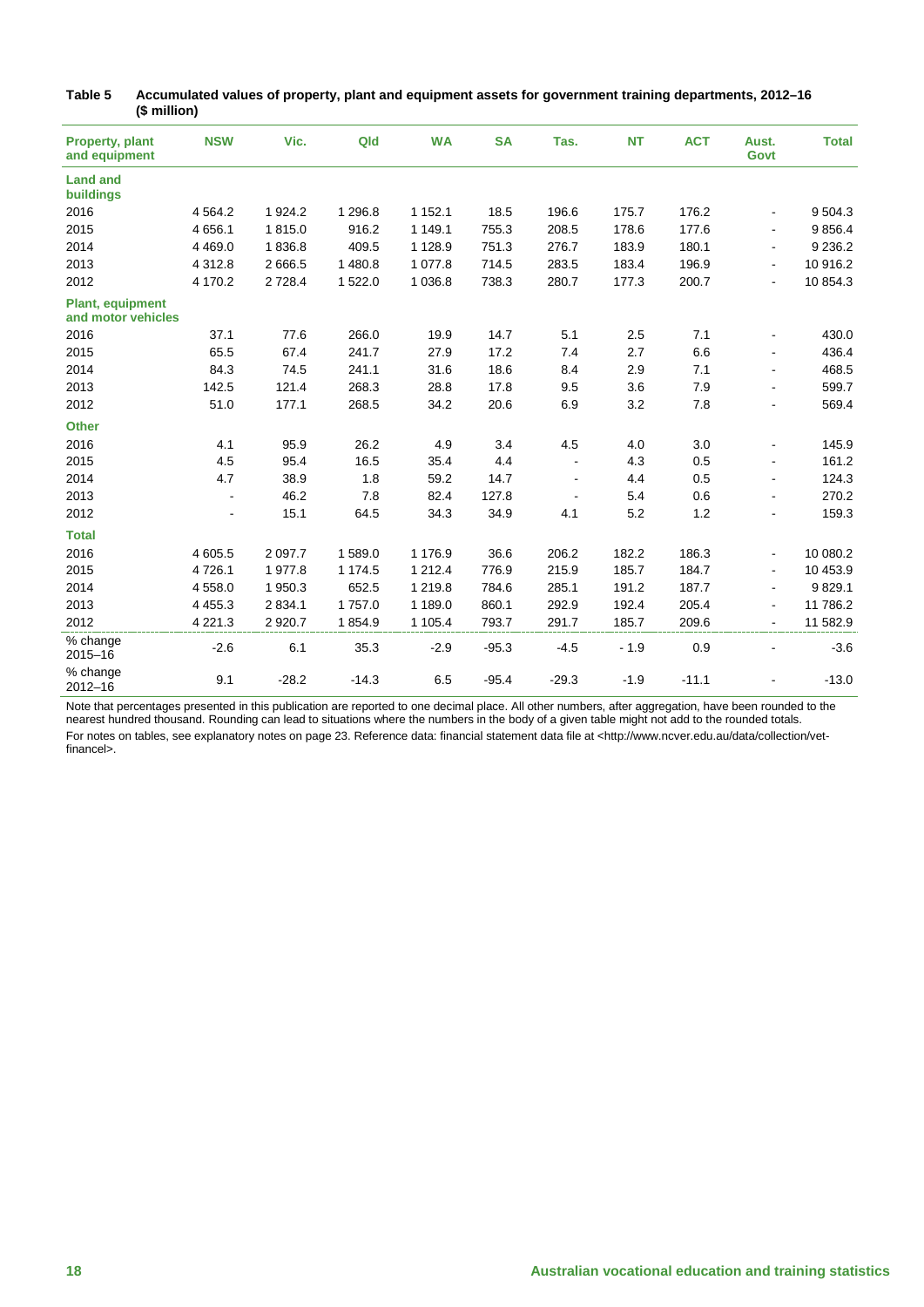#### <span id="page-18-0"></span>**Table 6 Total government training departments: notes to the financial statements (\$ '000)**

|                                                                     | <b>Year ended 31 December</b> |              |                   |                   |                    |  |
|---------------------------------------------------------------------|-------------------------------|--------------|-------------------|-------------------|--------------------|--|
|                                                                     | 2016                          | 2015         | 2014              | 2013              | 2012               |  |
| NOTE 1: FEE-FOR-SERVICE                                             |                               |              |                   |                   |                    |  |
| Government agencies                                                 | 399 342                       | 388 197      | 469 463           | 469 825           | 420 220            |  |
| Other                                                               | 473 218                       | 469 225      | 414 425           | 511 516           | 492 363            |  |
| Overseas students fees                                              | 209 383                       | 193 208      | 191 977           | 211 261           | 224 041            |  |
| Contracted overseas training                                        | 68 304                        | 62 305       | 56 023            | 86 446            | 117 329            |  |
| Adult and community education                                       | 5 3 2 5                       | 9656         | 13 0 24           | 10717             | 7 5 9 6            |  |
| <b>Total fee-for-service</b>                                        | 1 155 572                     | 1 122 591    | 1 144 912         | 1 289 765         | 1 261 549          |  |
| <b>NOTE 2: OTHER REVENUES</b>                                       |                               |              |                   |                   |                    |  |
| Investment income                                                   | 24 4 28                       | 31 279       | 32 369            | 34 503            | 44717              |  |
| Residential charges                                                 | 8527                          | 7757         | 2866              | 4 3 9 2           | 5579               |  |
| Recoveries (administration and other)                               | 17779                         | 14 5 20      | 17798             | 26 942            | 21 370             |  |
| Other                                                               | 160 995                       | 167 205      | 118 414           | 103 903           | 104 998            |  |
| <b>Total other revenues</b>                                         | 211 729                       | 220 761      | 171 447           | 169 740           | 176 664            |  |
| <b>NOTE 3: EMPLOYEE COSTS</b>                                       |                               |              |                   |                   |                    |  |
| Salaries, wages, overtime and allowances                            | 2 798 106                     | 2 855 810    | 3 076 593         | 3 4 20 1 0 3      | 3 671 557          |  |
| Superannuation                                                      | 288 544                       | 285 576      | 312 945           | 349 605           | 360 462            |  |
| Payroll tax                                                         | 143 227                       | 144 252      | 158 692           | 176 038           | 192 709            |  |
| Other salary and wage-related costs                                 | 118 845                       | 147 840      | 187 576           | 186 955           | 148 433            |  |
| <b>Total employee costs</b>                                         | 3 348 722                     | 3 433 478    | 3735806           | 4 132 701         | 4 373 161          |  |
| <b>NOTE 4: SUPPLIES AND SERVICES</b>                                |                               |              |                   |                   |                    |  |
| Consumables                                                         | 218 524                       | 180729       | 237 570           | 266 677           | 273 789            |  |
| Communications and utilities                                        | 139 110                       | 135 614      | 159 817           | 172 693           | 170 720            |  |
| Rent and leasing                                                    | 64 228                        | 70 899       | 90 266            | 78 225            | 77 707             |  |
| Contracted services                                                 | 511 287                       | 524 369      | 517 059           | 524 502           | 507 610            |  |
| Repairs and maintenance                                             | 124 102                       | 117 790      | 127 406           | 133 535           | 137 950            |  |
| Travel and transfer                                                 | 55 180                        | 53 294       | 56 120            | 61 538            | 45 182             |  |
| Marketing and promotions                                            | 60 458                        | 52 924       | 49 738            | 45 699            | 55 865             |  |
| Fees and charges                                                    | 133 194                       | 153 583      | 115 908           | 80 878            | 171 959            |  |
| Other                                                               | 233 693                       | 188 106      | 256 276           | 290 025           | 224 256            |  |
| <b>Total supplies and services</b>                                  | 1 539 776                     | 1 477 308    | 1 610 160         | 1 653 772         | 1665038            |  |
|                                                                     |                               |              |                   |                   |                    |  |
| <b>NOTE 5: GRANTS AND SUBSIDIES</b>                                 |                               |              |                   |                   |                    |  |
| Apprentices and trainees                                            | 39 600                        | 49 998       | 28 857            | 30 505            | 23 997             |  |
| Adult and community education organisations                         | 29 157                        | 20 063       | 17 168            | 20 375            | 40772              |  |
| <b>VET in Schools</b><br>Skill centres                              | 36 311<br>190                 | 44748<br>182 | 25 288<br>2 2 6 9 | 32 1 26<br>22 619 | 13 4 01<br>3 2 1 4 |  |
| Other VET programs                                                  | 168 162                       | 136 656      | 126 534           | 173 625           | 198 910            |  |
| <b>Total grants and subsidies</b>                                   | 273 420                       | 251 647      | 200 116           | 279 250           | 280 294            |  |
|                                                                     |                               |              |                   |                   |                    |  |
| NOTE 6: PAYMENTS TO NON-TAFE PROVIDERS FOR VET<br><b>DELIVERY</b>   |                               |              |                   |                   |                    |  |
| Private enterprise, community, industry and local government        | 1 431 924                     | 1531888      | 1 569 308         | 1 346 014         | 1 384 689          |  |
| Secondary schools - government and private                          | 342                           | 418          | 894               | 2 1 2 9           | 220                |  |
| Other government providers, e.g. agricultural colleges              | 8 3 6 6                       | 12 067       | 10 091            | 13741             | 15 375             |  |
| Total payments to non-TAFE providers for VET delivery               | 1 440 632                     | 1 544 373    | 1 580 293         | 1 361 884         | 1 400 284          |  |
| NOTE 7: OTHER OPERATING EXPENSES FROM ORDINARY                      |                               |              |                   |                   |                    |  |
| <b>ACTIVITIES</b>                                                   |                               |              |                   |                   |                    |  |
| Written-down value of non-current assets on disposal                |                               |              |                   |                   |                    |  |
| Other                                                               | 58 513                        | 49 651       | 27 048            | 115 353           | 172 101            |  |
| Total other operating expenses from ordinary activities             | 58 513                        | 49 651       | 27 048            | 115 353           | 172 101            |  |
| NOTE 8: NET GAIN (LOSS) ON DISPOSAL OF NON-CURRENT<br><b>ASSETS</b> |                               |              |                   |                   |                    |  |
| Proceeds of disposal                                                | 42 2 2 0                      | 34 090       | 45 840            | 34 800            | 50 465             |  |
| (Less: written-down value)                                          | (67414)                       | (42752)      | (37907)           | (52 830)          | (53 580)           |  |
| Gain (loss) on disposal                                             | (25194)                       | (8662)       | 7933              | (18030)           | (3115)             |  |
|                                                                     |                               |              |                   |                   |                    |  |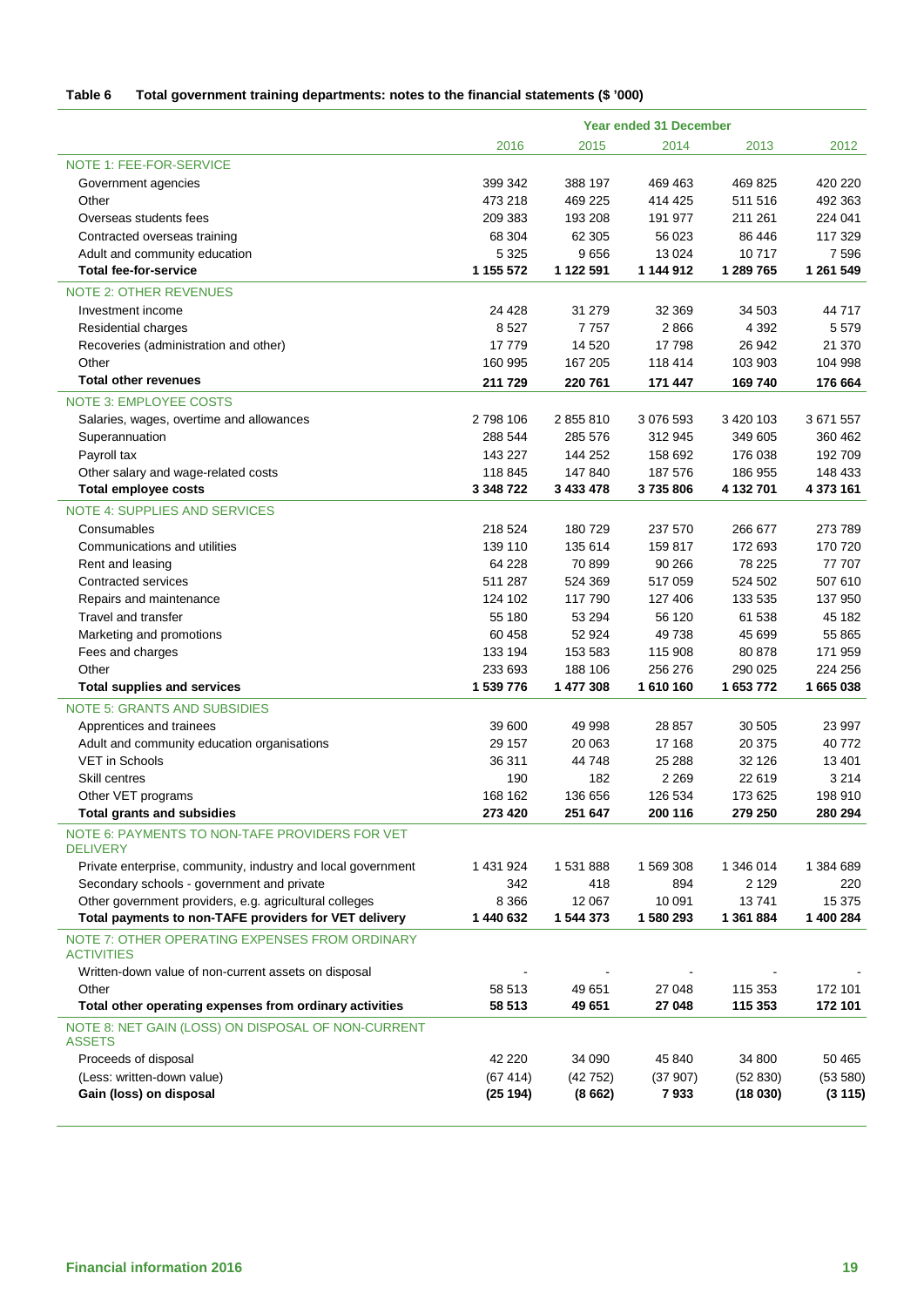#### **Table 6 Total government training departments: notes to the financial statements continued (\$ '000)**

|                                                                                         | <b>Year ended 31 December</b> |                |           |               |            |  |  |
|-----------------------------------------------------------------------------------------|-------------------------------|----------------|-----------|---------------|------------|--|--|
|                                                                                         | 2016                          | 2015           | 2014      | 2013          | 2012       |  |  |
| NOTE 9: REVENUE FROM GOVERNMENT                                                         |                               |                |           |               |            |  |  |
| Commonwealth national agreement                                                         | 1 452 183                     | 1 431 730      | 1 394 023 | 1 355 145     | 1 333 510  |  |  |
| Commonwealth recurrent                                                                  | 73 669                        | 52 581         | 47 434    | 59729         | 53 104     |  |  |
| Commonwealth capital                                                                    | 13789                         | 16 048         | 41 975    | 56 444        | 94 367     |  |  |
| State recurrent - general                                                               | 2 829 352                     | 3 246 868      | 3 606 038 | 3 945 442     | 4 211 858  |  |  |
| State recurrent – productivity places                                                   |                               | $\blacksquare$ |           |               | 24 506     |  |  |
| State capital                                                                           | 74 567                        | 94 110         | 126 116   | 146 066       | 183 564    |  |  |
| Commonwealth administered programs - Australian Government-<br>funded national programs | 41 884                        | 43 4 05        | 24 4 33   | 24 861        | 52 568     |  |  |
| Commonwealth administered programs - productivity places                                |                               |                |           | 53            | 291 569    |  |  |
| Commonwealth administered programs - skills reform                                      | 366 861                       | 377 210        | 63 580    | 408 854       |            |  |  |
| Commonwealth administered programs - other                                              | 243 483                       | 207 257        | 197 705   | 708 879       | 452 423    |  |  |
| VET FEE-HELP loans - students training with non-government                              |                               |                |           |               |            |  |  |
| training providers*                                                                     | 1 150 256                     | 2 462 897      | 1 401 934 |               |            |  |  |
| Assumption of liabilities**                                                             | 42 075                        | 57 734         | 81 383    | 58 994        | 91 865     |  |  |
| Resources received free of charge                                                       | 11 232                        | 2768           | 4 4 9 6   | 7808          | 5 6 8 0    |  |  |
| Total revenue from government                                                           | 6 299 351                     | 7992608        | 6989117   | 6772275       | 6795014    |  |  |
| NOTE 10: PROPERTY, PLANT AND EQUIPMENT                                                  |                               |                |           |               |            |  |  |
| Land                                                                                    | 2 2 1 4 2 8 9                 | 2 194 478      | 1811280   | 2 350 745     | 2 445 750  |  |  |
| <b>Buildings</b>                                                                        | 7 290 057                     | 7 661 940      | 7 424 918 | 8 5 6 5 4 9 9 | 8 408 519  |  |  |
| Plant and equipment                                                                     | 420 351                       | 425 651        | 456 055   | 573817        | 564 569    |  |  |
| Motor vehicles                                                                          | 9649                          | 10706          | 12 4 6 6  | 25 9 31       | 4 8 0 4    |  |  |
| Other                                                                                   | 145 880                       | 161 160        | 124 342   | 270 197       | 159 253    |  |  |
| Total property, plant and equipment                                                     | 10 080 226                    | 10 453 935     | 9829061   | 11 786 189    | 11 582 895 |  |  |

Note: \* For years 2012 and 2013 VET STUDENT LOANS was reported as part of Commonwealth administered programs — other. VET FEE-HELP allowances for students undertaking training with non-government training providers were: \$223 684 in 2012 and \$498 803 in 2013 (reporting to \$'000).

\*\* Assumption of liabilities are revenue equivalents for VET expenses incurred and settled by another government agency. Reference data: financial statement data file at <http://www.ncver.edu.au/data/collection/vet-financel>.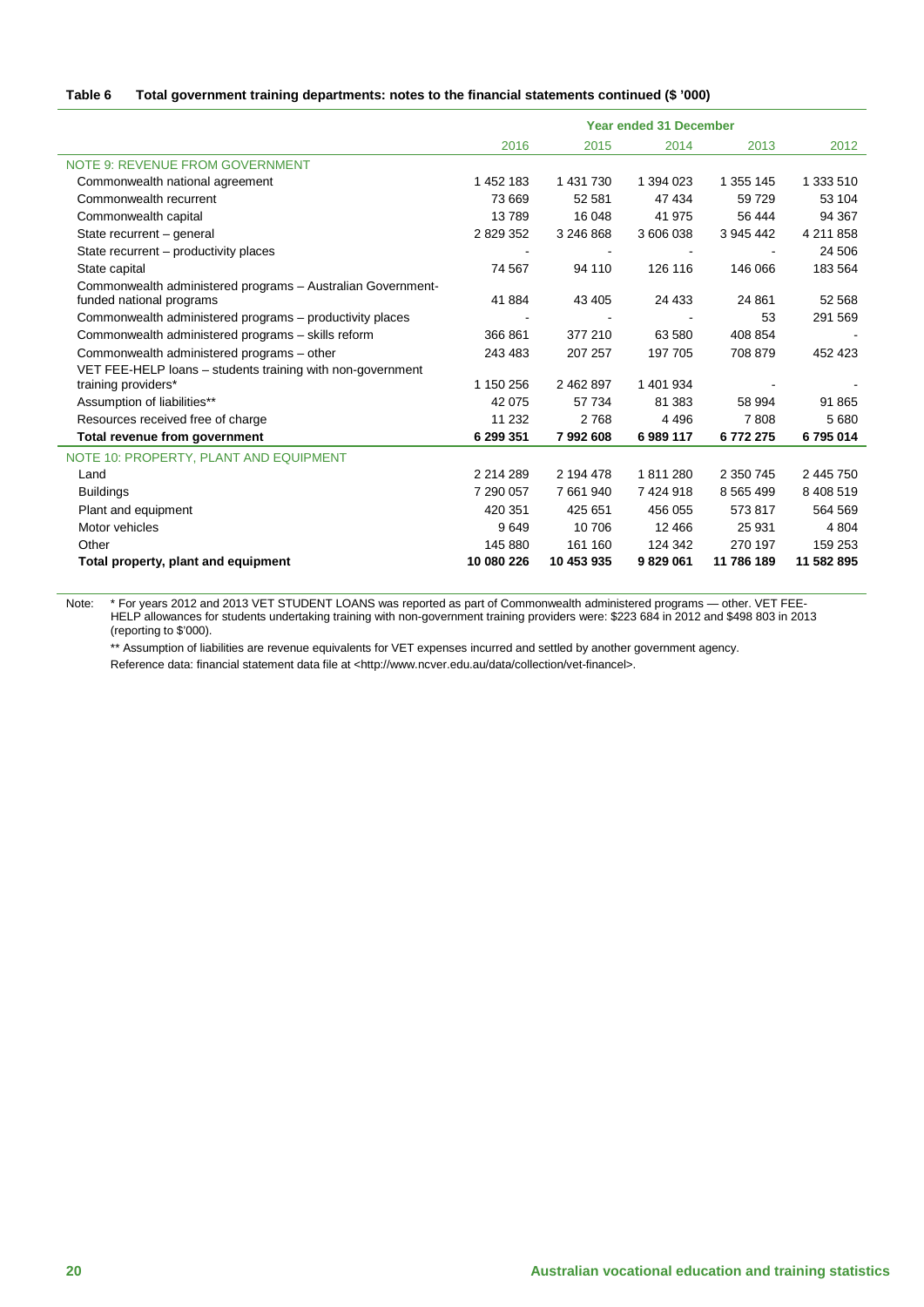# <span id="page-20-0"></span>**Terms**

Information included in this publication is, unless stated otherwise, derived from the National VET Financial Data Collection, which is compiled under the Australian Vocational Education and Training Management Information Statistical Standard (AVETMISS). For other terms and definitions, refer to the terms and definitions supporting document at <http://www.ncver.edu.au/data/collection/vet-finance >.

**Accrual reporting** refers to revenues and expenditures reported in the accounting period when the revenue was earned or expenditure incurred.

**Activity expenditures** are total state and territory operating expenditures dissected into VET-specific activity categories.

**Assets** are future economic benefits that an entity controls as a result of past transactions or other past events.

**Capital revenues** are revenues allocated by state and territory governments and their controlled entities to fund land and buildings and major property, plant and equipment acquisition and construction.

**Cash reporting** are receipts and payments that are reported in the accounting periods in which the cash was received or paid.

**Community education providers** have a primary focus on education and training for personal and community development.

**Government funds for Australia's VET system** are funds transacted through the government (that is, parliamentary controlled) accounts of the Australian and state and territory government departments and government funded training organisations such as TAFE institutes and colleges.

**Government training providers** are TAFE institutes and 'other government providers' (see definition below).

**Intergovernmental agreements** are multilateral or bilateral arrangements for delivering VET services.

**Intergovernmental Agreement on Federal Financial Arrangements (IGAFFA) framework** provides the charter for collaborative policy development and service delivery and assists with economic and social reform of national importance.

**Liabilities** are obligations to other parties that must be met and involve outflows of resources embodying economic benefits.

**Nominal terms** are actual figures and have not been adjusted for inflation.

**Operating expenditures** are expenditures incurred to meet normal operating costs.

**Operating revenues** include appropriated government funding for VET service delivery and revenues received directly by VET entities for VET operations.

**Other government providers** include government departments and training providers such as agricultural colleges.

**Other registered providers** include secondary schools, non-government enterprises, education/training businesses or centres, professional associations, industry associations, equipment/product manufacturers and suppliers, and other registered training providers not elsewhere classified.

**Payments to non-TAFE providers for training delivery** reflect payments for training hours purchased from non-TAFE providers under targeted initiatives through competitive tendering, user choice and VET in Schools as well as entitlements to training arrangements. Refer to the *Australian Vocational Education and Training Management Information Statistical Standard (AVETMISS): the standard for VET financial data — release 2.1,* available at <http://www.ncver.edu.au/publications/2590.html>.

**Technical and further education (TAFE) institutes** are government training providers that provide a range of technical and VET courses and other programs (for example, entry and bridging courses, language and literacy courses, adult basic education courses, Senior Secondary Certificate of Education courses, personal enrichment courses and small business courses).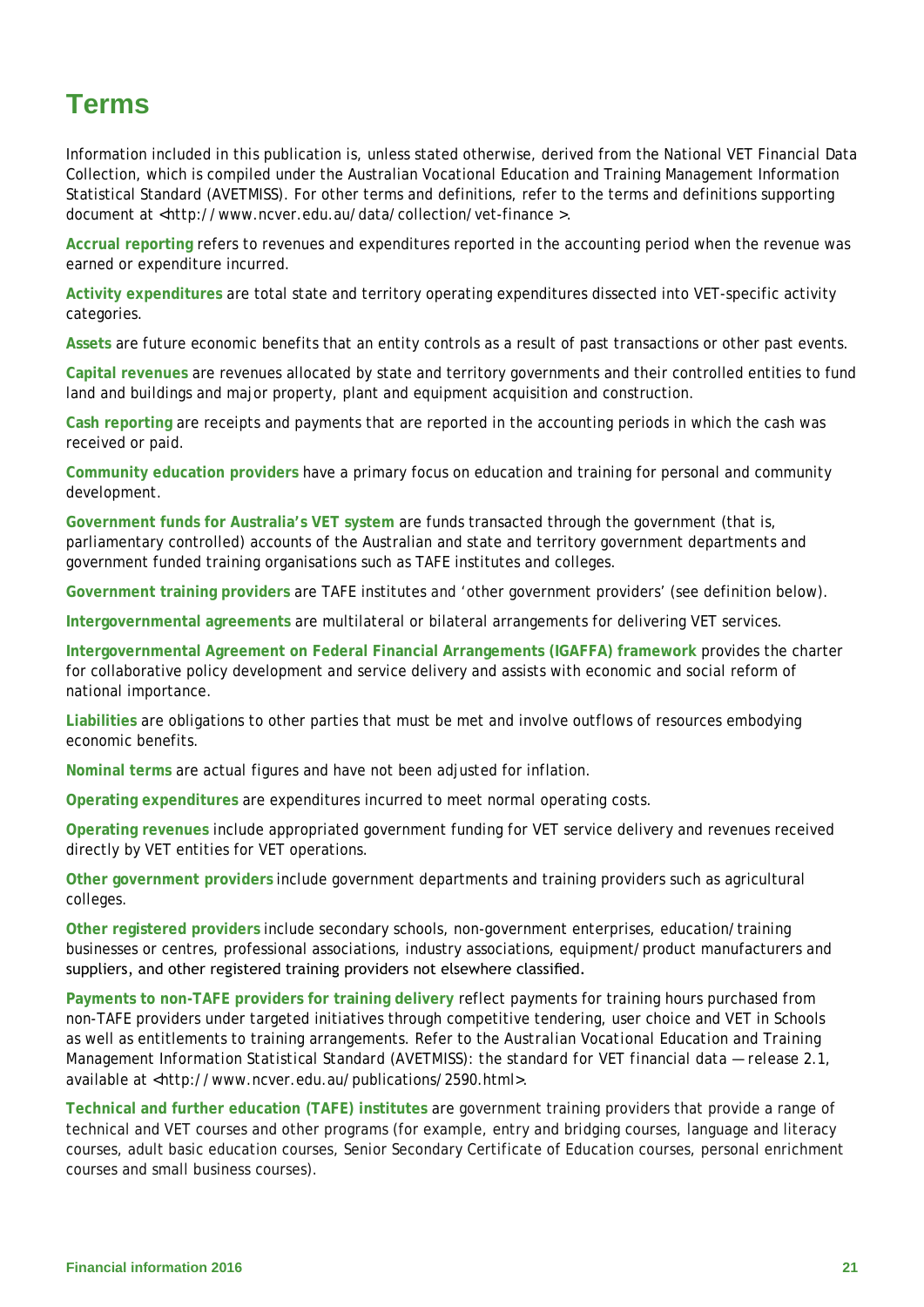**Total VET activity (TVA)** from 1 January 2014, all registered training organisations, including private providers, unless granted an exemption, are required to collect and report full AVETMISS data on all nationally recognised training, in accordance with the National VET Provider Collection Data Requirements Policy.

**Training providers** are organisations that delivers VET programs. Training providers include private training providers, schools, community education providers, enterprise providers, TAFE institutes and universities.

**VET FEE-HELP** is an income contingent loan arrangement that assists eligible students undertaking higher level VET courses with an approved VET FEE-HELP provider by paying for all or part of their tuition costs. VET FEE-HELP loans are funded by the Australian Government.

On 1 January 2017, the VET FEE-HELP loan scheme was replaced with the VET Student Loan program. VET loans under this program provide loan support to eligible students studying higher level VET qualifications (diploma and above). Loan amounts are capped and available for courses that address industry needs; for further information refer to the Australian Government Department of Education and Training VET Student Loans page, available at <https://www.education.gov.au/vet-student-loans>.

<span id="page-21-0"></span>**Vocational education and training (VET)** is post-compulsory education and training that providers people with occupational or work-related knowledge and skills. VET also includes programs that provide the basis for subsequent vocational programs.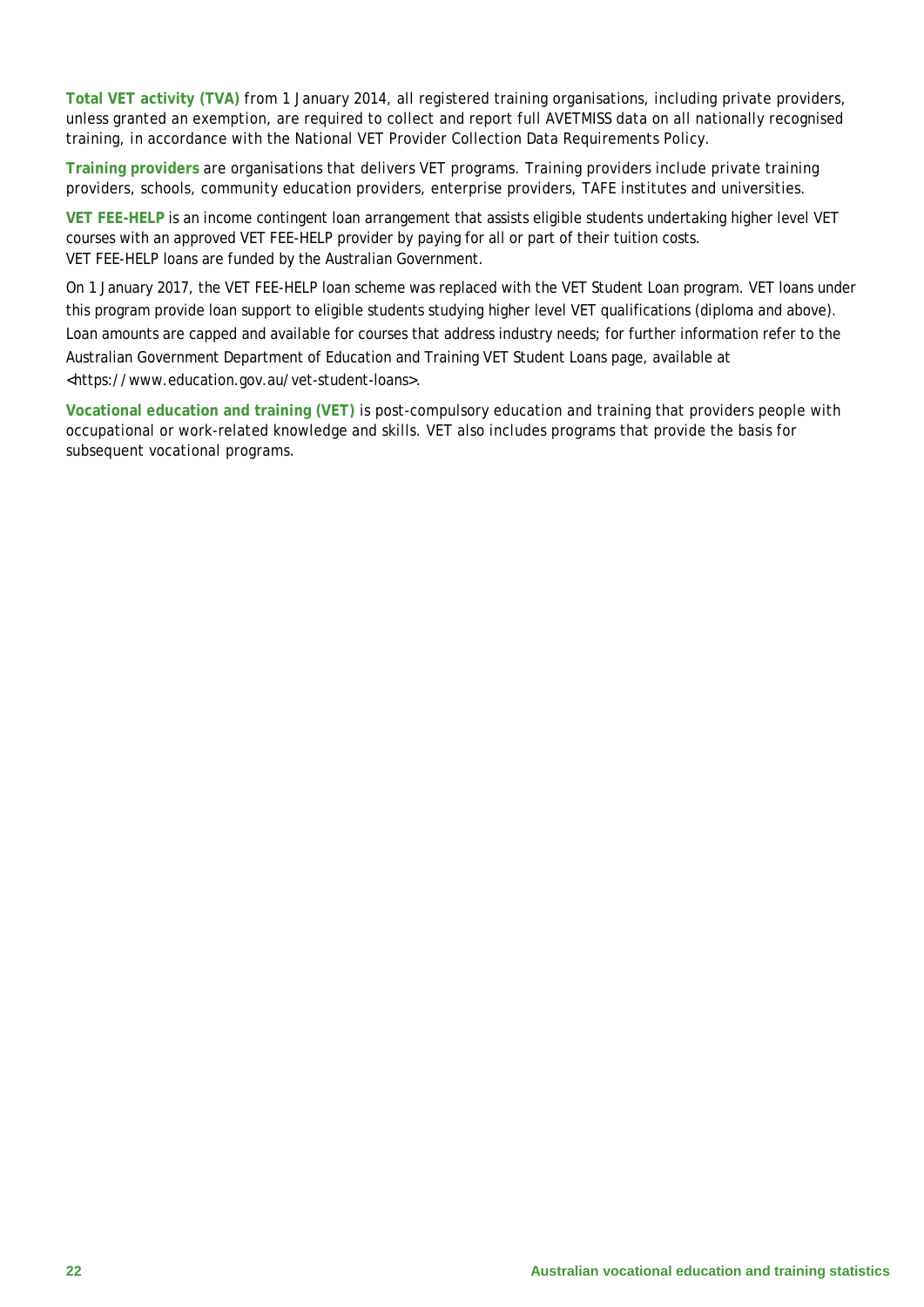# **Explanatory notes**

# **Scope**

1 Information contained in this publication is, unless stated otherwise, derived from the National VET Finance Collection, which is compiled under the *AVETMISS: the standard for VET financial data — release 2.1* available at <http://www.ncver.edu.au/publications/2590.html>.

The data collection covers transactions that affect the financial performance, financial position and the financing of the government-funded VET system.

**Government funds for Australia's VET system** are funds transacted through the government (that is, parliamentary controlled) accounts of the Australian and state and territory government departments and government funded training organisations such as TAFE institutes and colleges.

The financial information has been extracted from accrual-based financial records and reporting is based on calendar year, 1 January to 31 December.

Key financial data undergo an independent external audit to provide additional assurance on the quality of the reported data and the consistent adoption of the requirements of the AVETMIS standard.

Differences exist across the accounting policies applied by state and territory governments, for example, in relation to the valuation and measurement of investments and property, plant and equipment. Details of accounting policies for each jurisdiction can be found in *AVETMISS: the standard for VET financial data — release 2.1,* available at <http://www.ncver.edu.au/publications/2590.html>.

The data are sourced from financial records held by the Australian Government Department of Education and Training, state and territory departments responsible for VET and state and territory TAFE institutes and government training providers. Participating organisations are listed on page 27.

### **Significant events impacting time-series reporting**

2 Over the reported time-series, state and territory governments were at various stages of implementing agreed reforms formalised under the 2012 National Partnership Agreement on Skills Reform (NPASR).

The objectives, outcomes and outputs comprised of national structural reform and jurisdictional flexibility reform including:

- strategies to enable government training providers to operate effectively in an environment of greater competition
- increased training accessibility through a national entitlement to government subsidised training
- increased availability of the income contingent loan scheme VET FEE-HELP which is administered and funded by the Australian Government.

Funding under the NPASR spans 2012—13 through to 2016—17.

Data reported in this publication should be considered in the context of VET reform undertaken by states or territories over the time-series.

In the 2016 reporting year:

- South Australia sold TAFE SA campus assets amounting to \$20.4 million. Proceeds from these sales were paid into the Department of Treasury and Finance's Consolidated Account in accordance with State policy. The 2016 AVETMISS financial standard was unable to facilitate reporting this transaction as reflected in South Australian public financial reporting. As a result it was agreed not to report this intra-government transaction in the 2016 AVETMISS financial statements but note it. The \$20.4 million payment will be reported in 2017 AVETMISS financial statements under revised 2016 reporting and the *Financial information 2017* publication.
- The South Australian 2016-17 State Budget advised of the transfer of ownership of key TAFE SA assets from the Department of State Development to Renewal SA. In 2016 reporting, these assets are recognised as assets held for sale.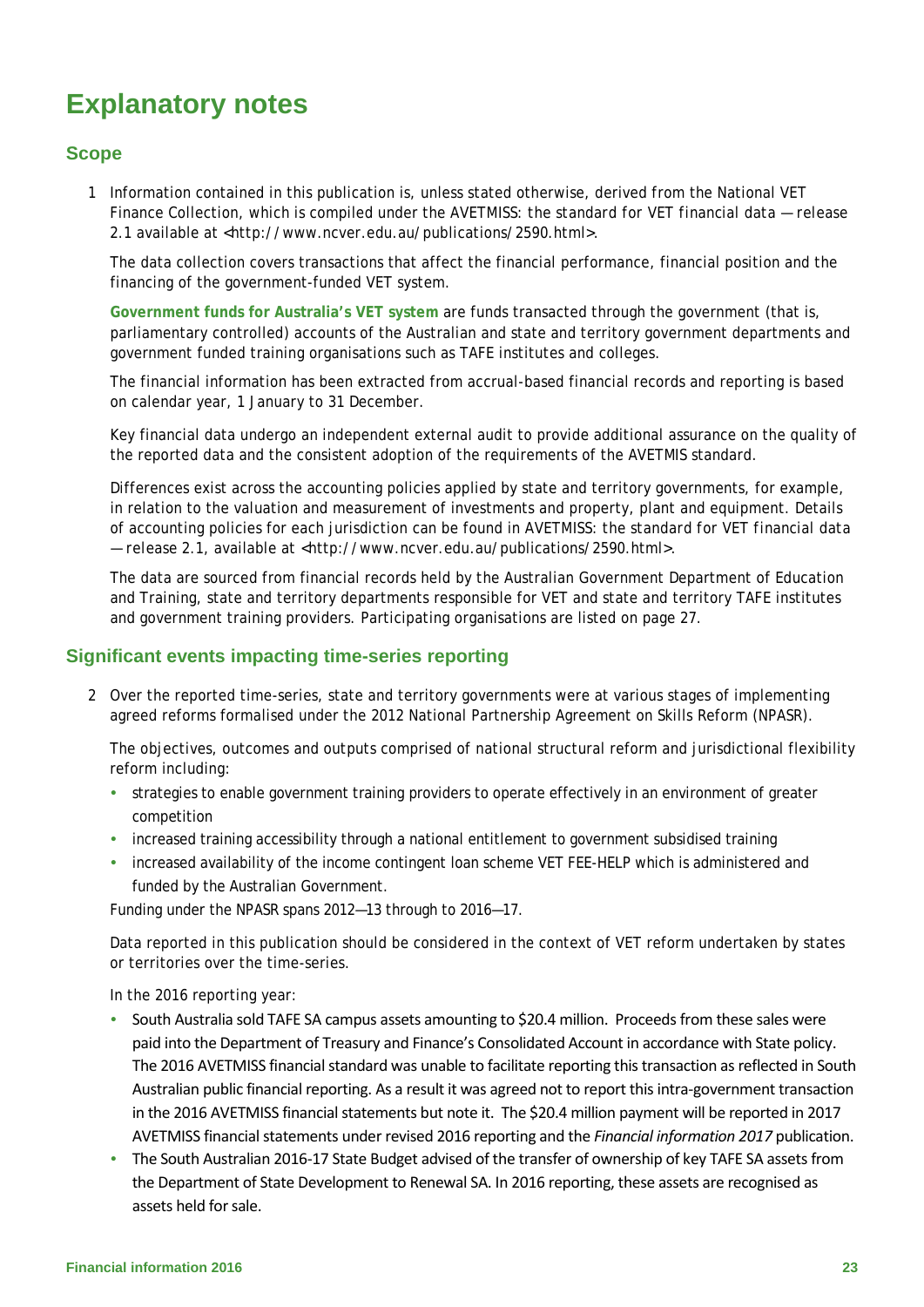In the 2015 reporting year:

- Entitlement to government subsidised training was operating nationally.
- The Queensland Training Assets Management Authority Repeal Bill (2015) passed in the Queensland Parliament on 15 July 2015. This Bill abolished the Queensland Training Assets Management Authority and returned the control of Queensland's training assets to the Queensland Department of Education and Training. Queensland's 2015 AVETMISS financial statements reflect this return of ownership.
- In the 2015 reporting year a number of Commonwealth administered VET programs were reported in the National VET Finance Collection for the first time. These include:
	- **-** Adult Migrant English Program
	- **Accelerated Australian Apprenticeships**
	- **Apprentice to Business Owner**
	- Australian Industry and Skills Committee
	- **Industry Skills Fund**
	- **Industry Workforce Training (expanded to include Industry Skills Councils/Skills Services** Organisations/Training Package Development component)
	- **Job Ready Program/Trades Recognition Australia**
	- **National Workforce Development Fund**
	- **My Skills Website.**

In the 2014 reporting year:

- In Victoria, the *Education and Training Reform Amendment (Dual Sector Universities) Bill 2013* came into effect. As a result, the Ministerial directions and guidelines to TAFE institutes no longer applied to four dual sector universities in Victoria. The Victorian 2014 AVETMISS financial statements reflect a de-consolidation of these entities in the 2014 reporting year. State funding provided to these universities for training delivery is reported through payments to a non-TAFE provider for VET delivery for years 2014 and onwards.
- In Queensland, the ownership and management of Queensland's training assets were transferred to the Queensland Training Assets Management Authority (QTAMA) effective 1 July 2014. As a result, TAFE assets (predominantly land and buildings) were transferred to QTAMA and TAFE Queensland was required to lease land and buildings from QTAMA at a commercial rental rate. The Queensland 2014 AVETMISS financial statements reflect this transfer of ownership of TAFE assets.

# **Australian Government**

3 On the commencement of the Intergovernmental Agreement on Federal Financial Relations in 2009, national agreements for base funding and nationally significant initiatives, including provisions for funding growth over time, were implemented between the Australian Government and state and territory governments. Receipts of Australian Government funding from the Commonwealth treasury to each state and territory treasury for these agreements and partnerships are reported in state and territory financial statements.

Data reported by the Australian Government Department of Education and Training do not include delivery payments for all VET programs administered by the department as some programs fall outside the scope of the National VET Finance Collection as they are considered incentive-based programs and not a direct cost to training. Reporting, however, includes the costs for administering all programs, including those that do not form part of the collection.

### **Reporting of revenues**

4 Operating revenues include appropriated funds for VET from the Australian Government and state and territory governments, fee-for-service initiatives, student fees and charges, and ancillary trading and other activities. Operating revenue does not include revenues allocated by governments for capital infrastructure and equipment, which are reported as capital revenues.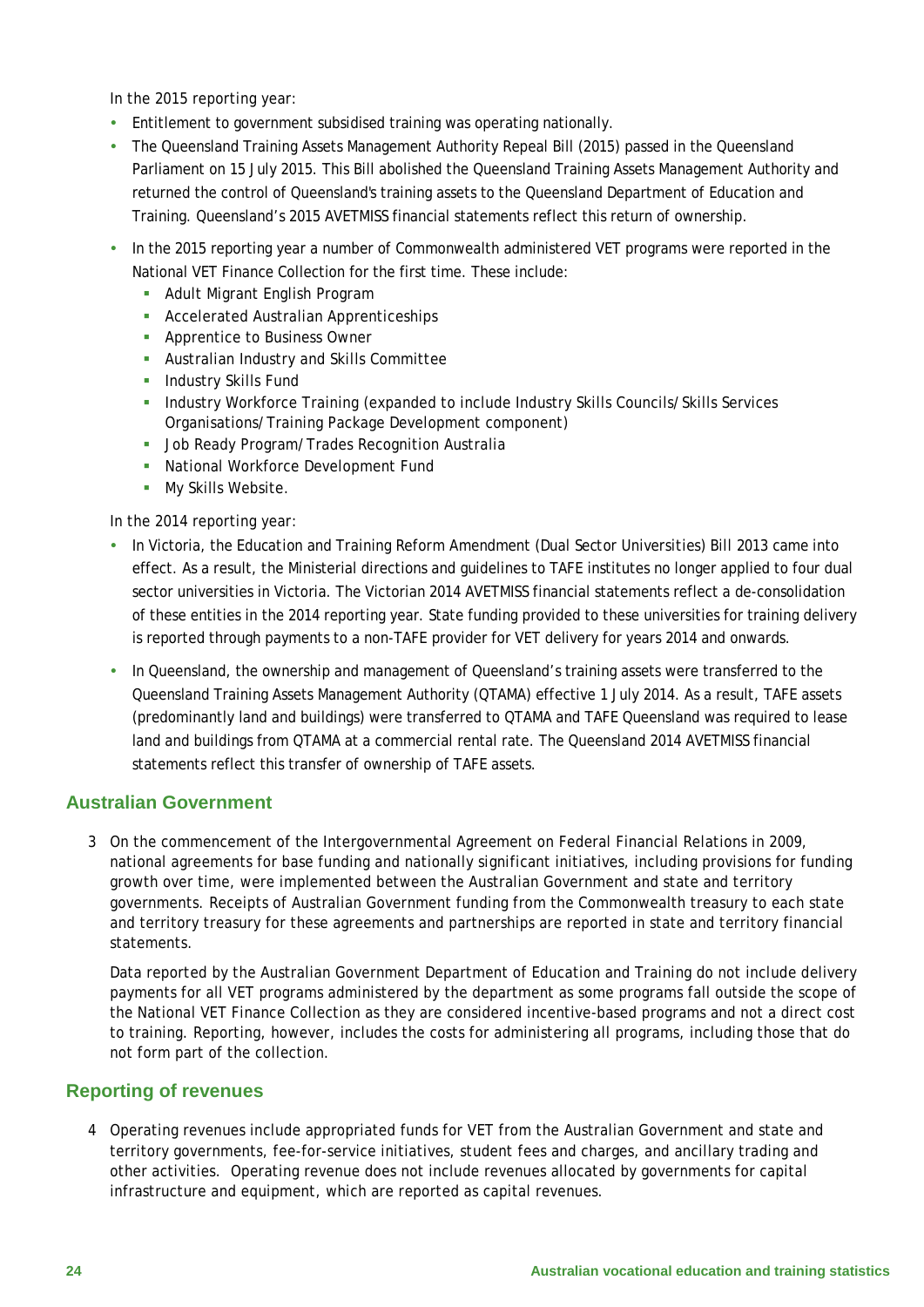- 5 'Revenue from government' includes the Australian Government and state and territory governments operating and capital revenues as reported in the Notes to the financial statements — see table 6, note 9.
- 6 'State and territory government operating revenue' includes revenue recognised by states and territories for recurring operations, funding for VET liabilities and expenses incurred by another entity but reported in the data as an assumption of liabilities revenue, and the value of resources received free of charge.
- 7 'Australian Government revenue' includes:
	- revenues received by states and territories from the Australian Government for recurring purposes under a national agreement
	- Commonwealth recurrent funding for the VET operations of the Australian Government Department of Education and Training
	- Commonwealth-administered programs, including national partnership revenues for nationally significant issues
	- VET FEE-HELP loans for students undertaking training with a non-government training provider.

### **Reporting of expenditure**

- 8 Operating expenditures include expenditures for employees, supplies and services, grants and subsidies to organisations and individuals, payments to non-TAFE providers for VET delivery, other expenditures and costs for depreciation of property, plant, equipment and other capital assets (excluding land). Operating expenditures do not include expenditures for the purchase or construction of capital assets.
- 9 Activity expenses reflect state and territory expenditure by four VET outputs including:
	- VET delivery and support services
	- administration and general services
	- property, plant and equipment services
	- student and other services.
- 10 Payments for infrastructure capital report the cash outlays for infrastructure capital over the reporting period.
- 11 Supplies and services operating expenditures are reported in detail, refer to table 6, note 4.

### **Reporting of assets and liabilities**

- 12 Assets and liabilities are categorised into current and non-current categories:
	- Current assets include cash or assets expected to be either converted into cash or consumed within the next 12 months, examples include: amounts owing to the entity for sales, inventories for sale or to be used in daily operations.
	- Current liabilities are obligations to other parties that must be met within the next 12 months. Examples are payments to trade creditors for purchased items, expected short-term obligations to pay interest on loans and employee entitlements.
	- Non-current assets are not expected to be converted into cash or consumed in the next 12 months. Examples are capital assets for land, buildings and other property, plant and equipment, internally developed computer software and intellectual property.
	- Non-current liabilities are obligations of the entity that must be met in a period exceeding 12 months after the reporting period. Examples are long-term finance lease and loan interest commitments and employee entitlements.

#### **Reporting of VET FEE-HELP**

13 VET FEE-HELP is an income contingent loan scheme funded by the Australian Government. It assists eligible students undertaking higher level vocational education and training by paying for all or part of their tuition costs.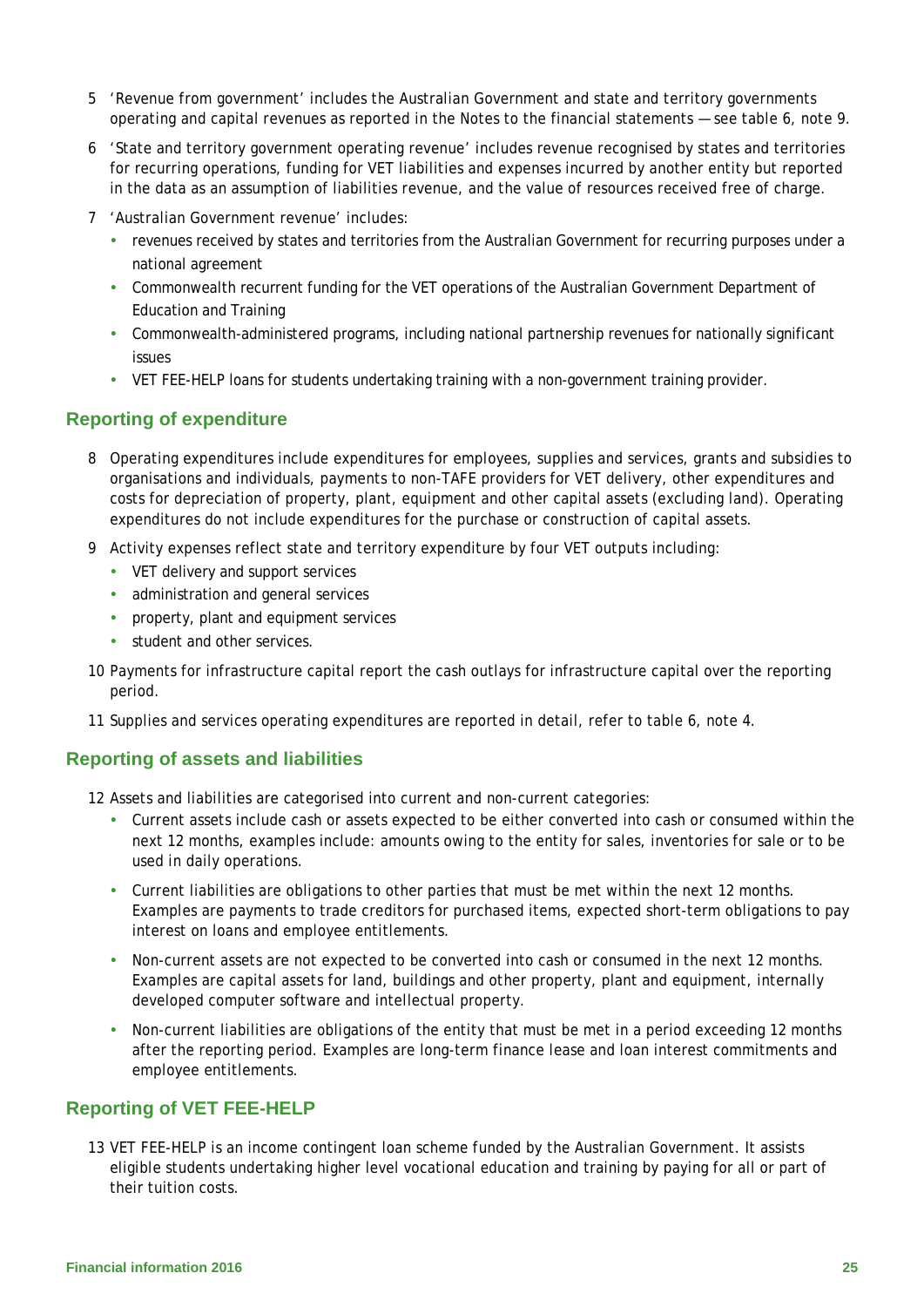In this publication, monies provided for VET FEE-HELP payments are reported under two reporting lines: 'revenue from government' and 'student fees and charges revenue'.

- The Australian Government financial statements include VET FEE-HELP payments for students undertaking training with non-government training providers in 'revenue from government'.
- State and territory governments' financial statements include VET FEE-HELP payments for students undertaking training with government training providers in 'student fees and charges revenue'.

As a requirement of the AVETMISS financial framework the Australian Government report total loan payments to students undertaking training with non-government training providers as a 'non-current receivable' in the Statement of Financial Position (refer to table 4, non-current assets).

The notes to the financial statements detail revenue and expenditure; note 9 'revenue from government', reports on VET FEE-HELP payments for students undertaking training with **non-government training providers** identifiable from 2014 onwards years. In reporting years 2012 and 2013, VET FEE-HELP payments were reported within the reporting line Commonwealth administered programs — other (refer to table 6, note 9).

'Student fees and charges revenue*'* is reported as an aggregate with no additional breakdown so VET FEE-HELP payments for students undertaking training with **government training providers** cannot be identified separately.

The Australian Government Department of Education and Training provide aggregate reporting on VET FEE-HELP payments made on behalf of students training with government and non-government training providers for years 2009 to 2016 this information is presented as a 'VET finance 2016 Information sheet — VET FEE-HELP' and available at <http://www.ncver.edu.au/publications/2899.html>.

For detailed reporting on VET FEE-HELP payments over the 2016 reporting year, refer to VET FEE-HELP Statistics, available at <https://www.education.gov.au/vet-fee-help-statistics>.

On 1 January 2017, the VET FEE-HELP loan scheme was replaced with the VET Student Loan program. VET loans under this program provide loan support to eligible students studying higher level VET qualifications (diploma and above). Loan amounts are capped and available for courses that address industry needs; for further information refer to the Australian Government Department of Education and Training VET Student Loans page, at <https://www.education.gov.au/vet-student-loans>.

# **Accounting policies**

14 Differences exist between the accounting policies applied by the state and territory governments, particularly in relation to the valuation and measurement of property, plant and equipment. This can affect comparisons between states and territories. Details of accounting policies for each jurisdiction can be found in *AVETMISS: the standard for VET financial data — release 2.1,* available at <http://www.ncver.edu.au/publications/2590.html>.

### **Definitions, derivations and data treatment**

- 15 A dash (-) represents a true zero figure, with no data reported in this category, an asterisk (\*) represents a low base, percentage change and therefore not calculated.
- 16 Note that percentages presented in this publication are reported to one decimal place. In tables where numbers are reported to the millions, numbers have been rounded to the nearest hundred thousand. Rounding can lead to situations where the numbers in the body of a given table might not add to the rounded totals.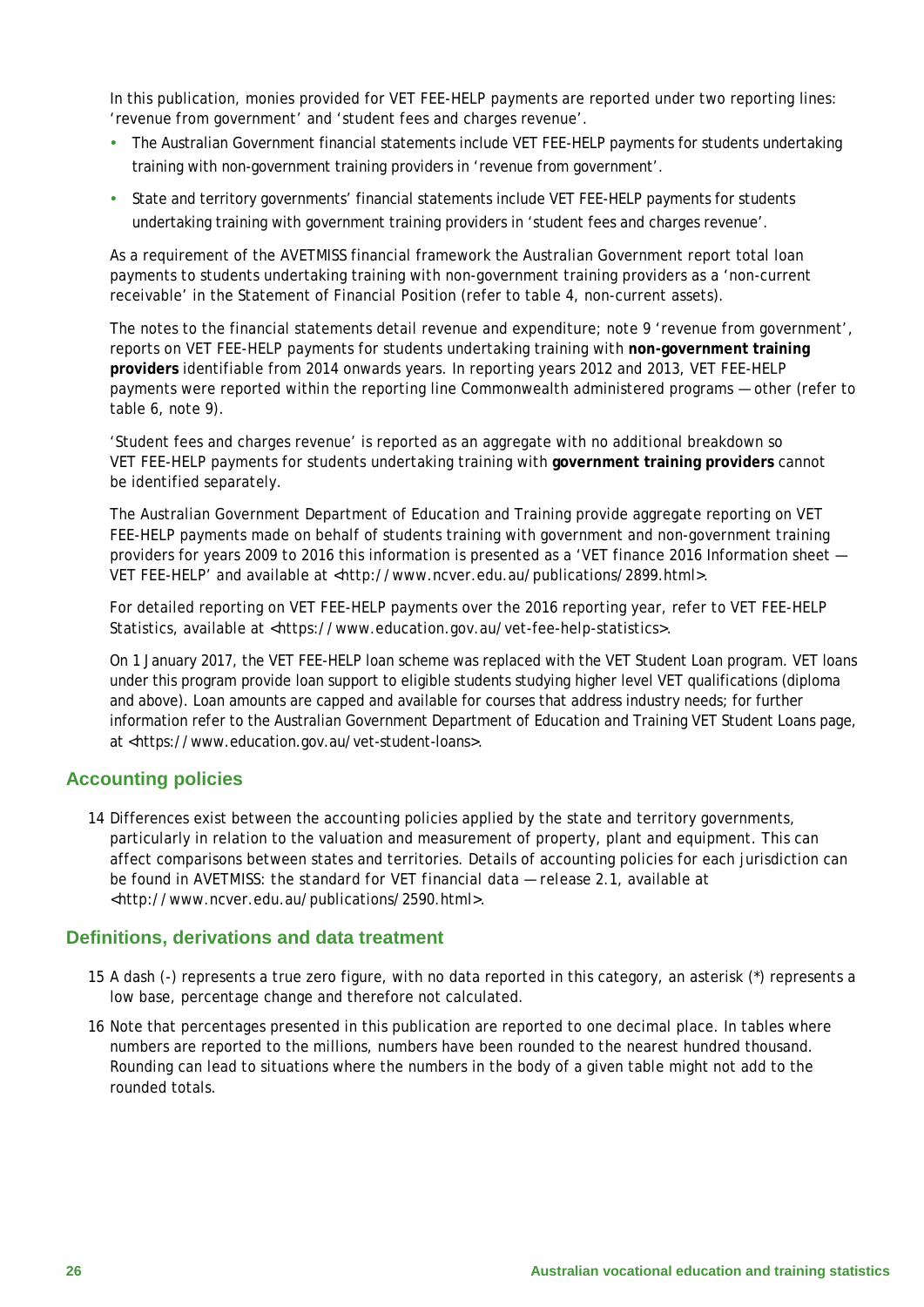# <span id="page-26-0"></span>**Participating organisations**

# **New South Wales**

- NSW Department of Education and Communities VET programs
- NSW TAFF Commission
- NSW Adult Migrant English Service
- NSW Department of Industry

# **Victoria**

- Department of Education and Training VET programs, including TAFE institutes
- Adult Multicultural Education Services
- Adult, Community and Further Education Board

# **Queensland**

- Department of Education and Training VET programs
- **TAFF Queensland**
- VET operations within Central Queensland University (CQU)

### **Western Australia**

- Department of Training and Workforce Development VET programs
- All colleges/institutions established under the *Vocational Education and Training Act 1996*
- Western Australian Academy of Performing Arts (a campus within Edith Cowan University) VET programs

# **South Australia**

- Department of State Development
- TAFE SA

# **Tasmania**

- Skills Tasmania
- TasTAFE
- Department of Education

# **Northern Territory**

- Northern Territory Department of Trade, Business and Innovation
- Northern Territory Department of Education
- Northern Territory Department of the Attorney-General and Justice
- Charles Darwin University
- **•** Batchelor Institute of Indigenous Tertiary Education

# **Australian Capital Territory**

- Skills Canberra Branch within the Chief Minister, Treasury and Economic Development Directorate VET Activity.
- Canberra Institute of Technology, including CIT Solutions Pty Ltd

# **Australian Government**

Australian Government departments for VET-specific program funding and administration

#### **Financial information 2016 27**